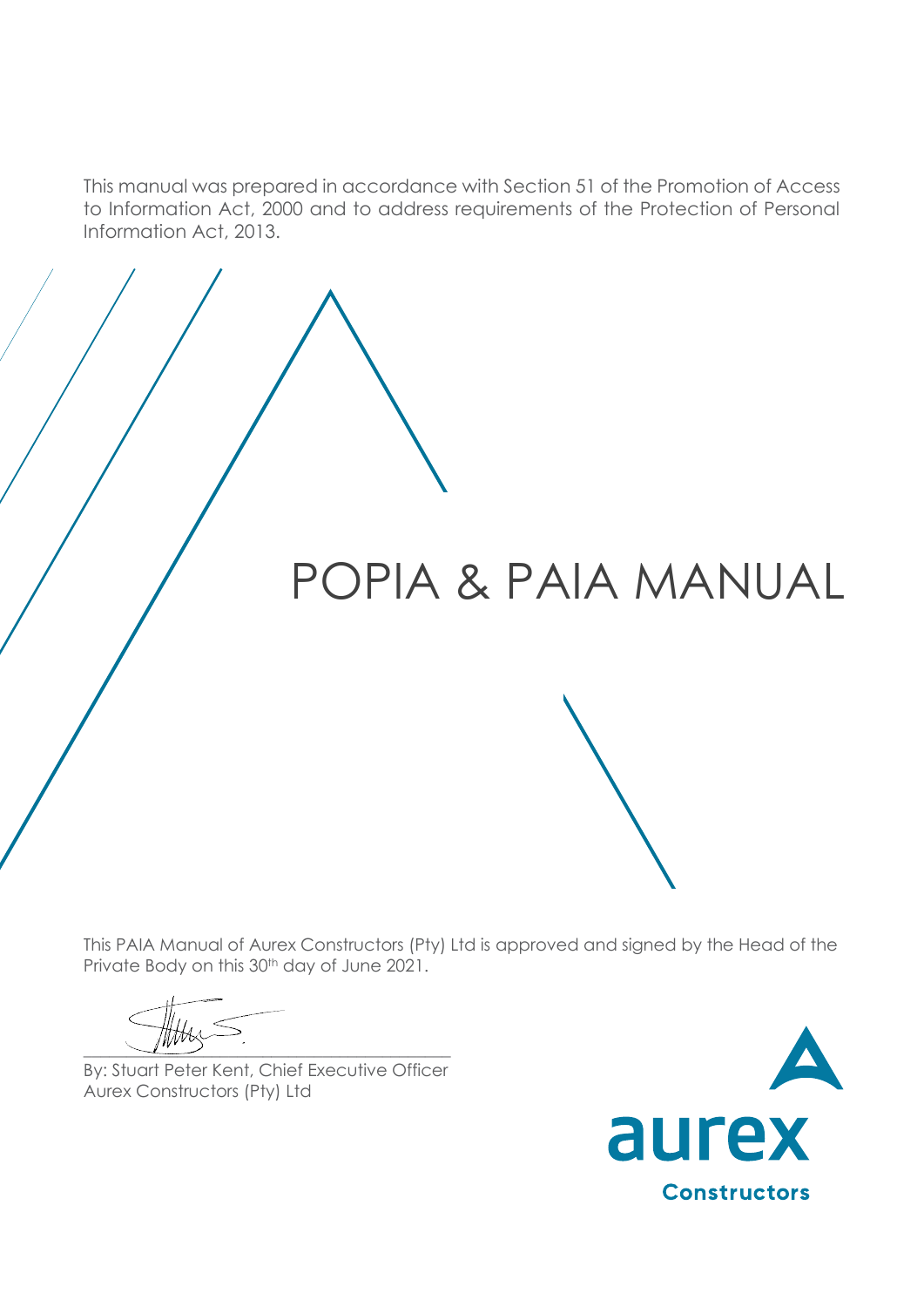## Table of Contents

| 1.                                                            |                                                                                                                                                                                                                                                                                                                                                            |
|---------------------------------------------------------------|------------------------------------------------------------------------------------------------------------------------------------------------------------------------------------------------------------------------------------------------------------------------------------------------------------------------------------------------------------|
| 2.                                                            |                                                                                                                                                                                                                                                                                                                                                            |
| 3.                                                            |                                                                                                                                                                                                                                                                                                                                                            |
| 4.                                                            |                                                                                                                                                                                                                                                                                                                                                            |
| 5.                                                            |                                                                                                                                                                                                                                                                                                                                                            |
| 6.<br>6.1<br>7.                                               | Contact Details Of The Information Officer And Deputy Information Officer(S)6                                                                                                                                                                                                                                                                              |
| 8.<br>8.1<br>9.                                               | Automatic Disclosure: Records Automatically Made Available To The Public (If Any)                                                                                                                                                                                                                                                                          |
| 10.                                                           | Subjects And Categories Of Records Available Only On Request To Access In Terms Of                                                                                                                                                                                                                                                                         |
| 10.1<br>11.                                                   | Records Available Without A Request To Access In Terms Of Popia 10                                                                                                                                                                                                                                                                                         |
| 12.                                                           | Description Of The Records Of The Body Which Are Available In Accordance With Any                                                                                                                                                                                                                                                                          |
| 13.                                                           |                                                                                                                                                                                                                                                                                                                                                            |
| 14.<br>14.1<br>14.1.1<br>14.1.2<br>14.1.3<br>14.1.4<br>14.1.5 | The Main Grounds For Aurex Constructors To Refuse A Request For<br>The Commercial Activities (Section 68) Of A Private Body13<br>Requests For Information That Are Clearly Frivolous Or Vexatious 14<br>All Requests For Information Will Be Assessed On Their Own Merits  14<br>If A Requested Record Cannot Be Found Or If The Record Does Not Exist, 14 |
| 15.                                                           | Remedies Available When Aurex Constructors Refuses A Request 14                                                                                                                                                                                                                                                                                            |
| 15.1<br>15.2                                                  |                                                                                                                                                                                                                                                                                                                                                            |
| 16.                                                           |                                                                                                                                                                                                                                                                                                                                                            |
| 17.                                                           |                                                                                                                                                                                                                                                                                                                                                            |
| 17.1<br>17.2<br>17.3                                          |                                                                                                                                                                                                                                                                                                                                                            |

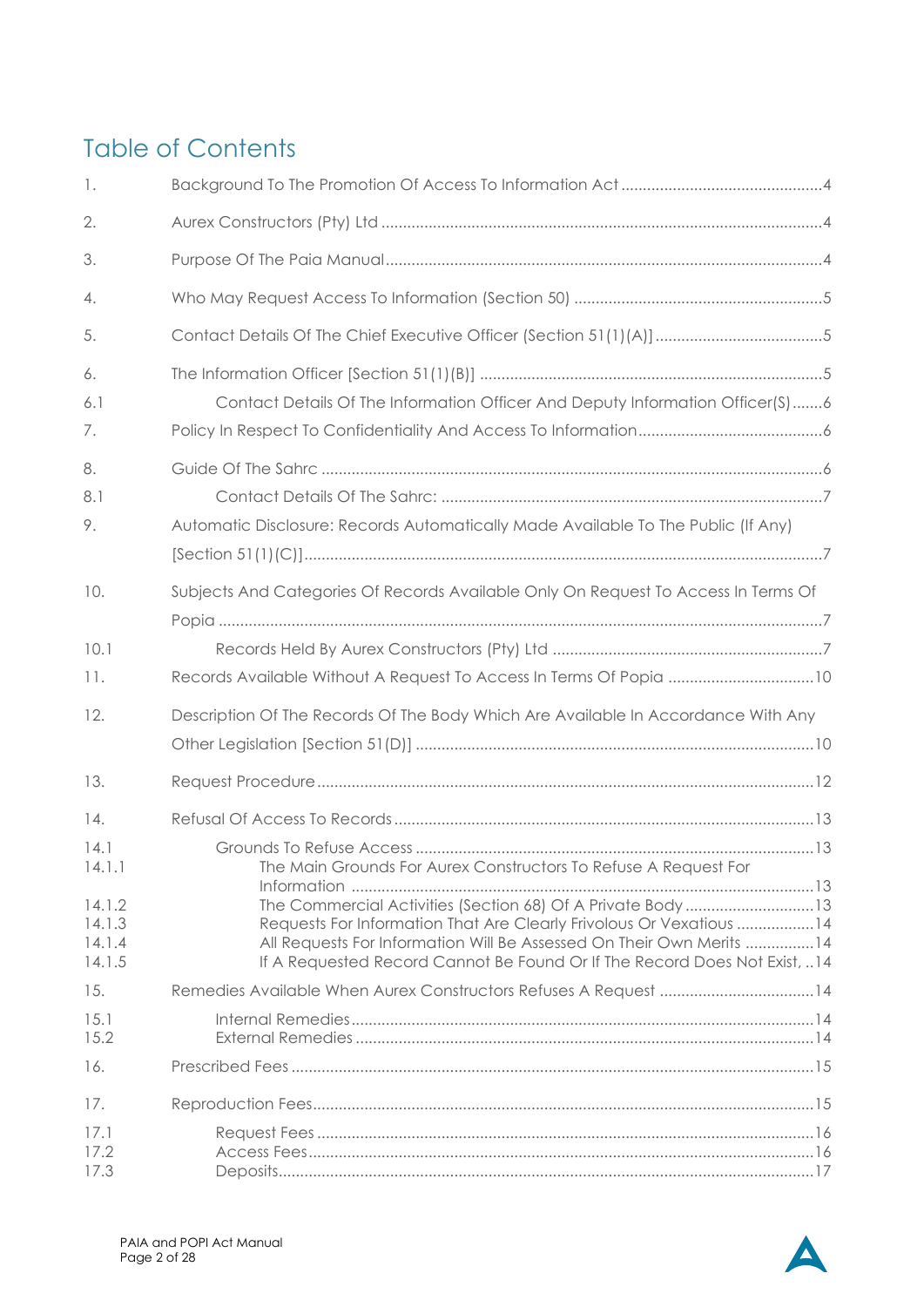| 17.4                         |                                                                              |
|------------------------------|------------------------------------------------------------------------------|
| 18.                          |                                                                              |
| 19.                          | Protection Of Personal Information That Is Processed By Aurex Constructors17 |
| 19.1<br>19.2<br>19.3<br>19.4 | Objection To The Processing Of Personal Information By A Data Subject 20     |
| 20.                          |                                                                              |
| 20.1                         |                                                                              |
| 21.                          |                                                                              |

Appendix 1: Request for Access to Record of Private Body (Form C)

Appendix 2: Objection to the Processing of Personal Information in terms of Section 11(3) of the Protection of Personal Information Act, 2013

Appendix 3: Request for Correction or Deletion of Personal Information or Destroying or Deletion of Record of Personal Information in terms of Section 24(1) of the Protection of Personal Information Act, 2013

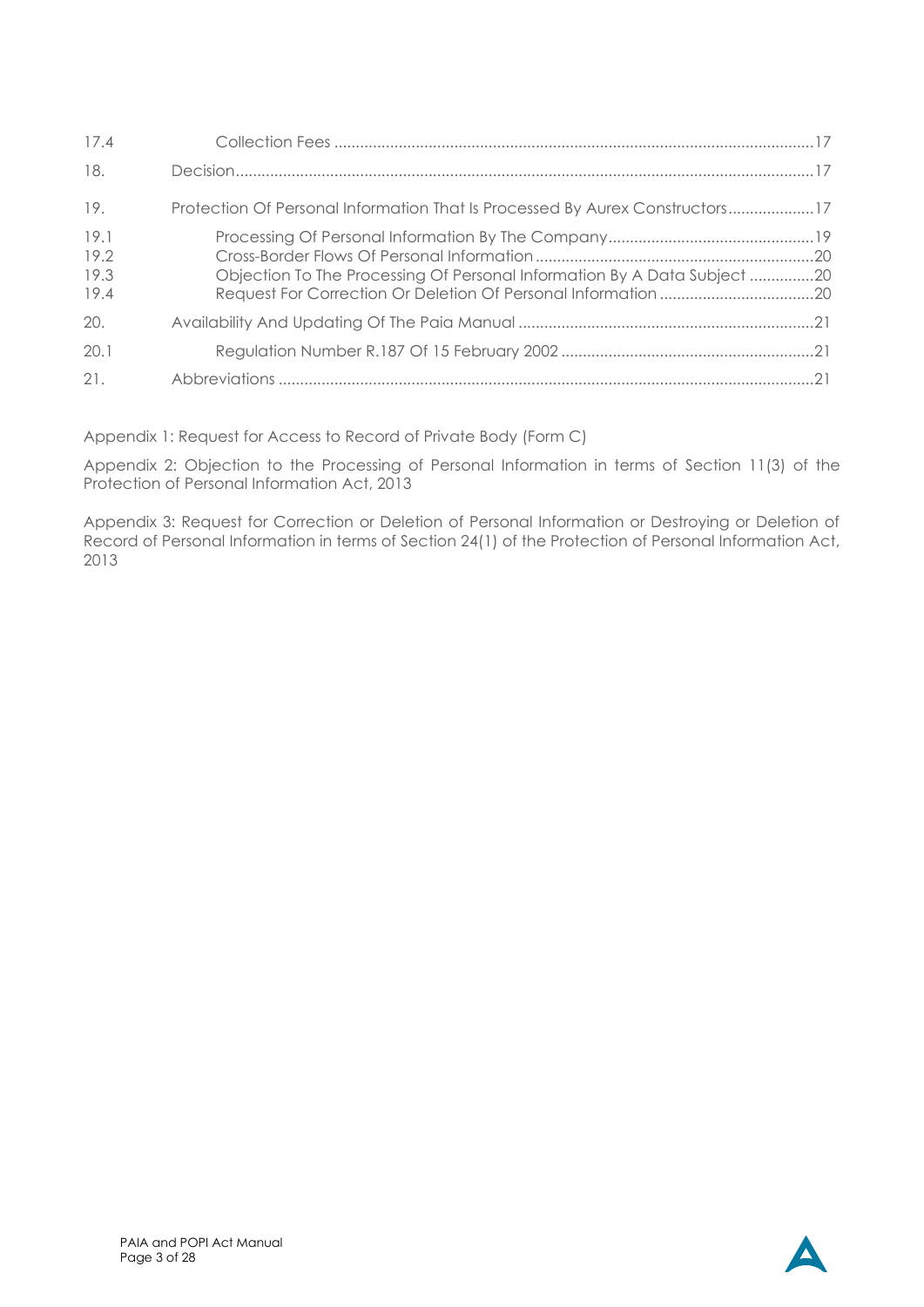### <span id="page-3-0"></span>1. Background to the Promotion of Access to Information Act

The Promotion of Access to Information Act, No. 2 of 2000 (the "PAIA") was enacted on 3 February 2000, giving effect to the constitutional right in terms of Section 32 of the Bill of Rights contained in the Constitution of the Republic of South Africa 108 of 1996 (the "Constitution") of access to any information held by the state and any information that is held by another person and that is required for the exercise or protection of any rights.

In terms of Section 51 of PAIA, all Private Bodies are required to compile an Information Manual ("PAIA Manual").

Where a request is made in terms of PAIA, the body to whom the request is made is obliged to release the information, subject to applicable legislative and / or regulatory requirements, except where PAIA expressly provides that the information may be adopted when requesting information from a public or private body.

### <span id="page-3-1"></span>2. Aurex Constructors (Pty) Ltd

Aurex Constructors delivers sustainable, agile, and innovative end-to-end solutions for construction, turnarounds, and maintenance. All our solutions and services are grounded in quality, innovation, and inclusion.

This PAIA Manual of Aurex Constructors is available at its premises: 89 14th Road, Midrand, 1685, as well as on its website: <https://www.aurex.africa/>

### <span id="page-3-2"></span>3. Purpose of the PAIA Manual

The purpose of PAIA is to promote the right of access to information, to foster a culture of transparency and accountability within Aurex Constructors by giving the right to information that is required for the exercise or protection of any right and to actively promote a society in which the people of South Africa have effective access to information to enable them to exercise and protect their rights.

In order to promote effective governance of private bodies, it is necessary to ensure that everyone is empowered and educated to understand their rights in relation to public and private bodies.

Section 9 of PAIA recognises that the right to access information cannot be unlimited and should be subject to justifiable limitations, including, but not limited to:

- $\land$  Limitations aimed at the reasonable protection of privacy;
- $\land$  Commercial confidentiality; and
- $\wedge$  Effective, efficient and good governance;
- $\land$  and in a manner which balances that right with any other rights, including such rights contained in the Bill of Rights in the Constitution.

This PAIA Manual complies with the requirements of guide mentioned in Section 10 of PAIA and recognises that upon commencement of the Protection of Personal Information Act 4 of 2013, that the appointed Information Regulator will be responsible to regulate compliance with PAIA and its regulations by private and public bodies.

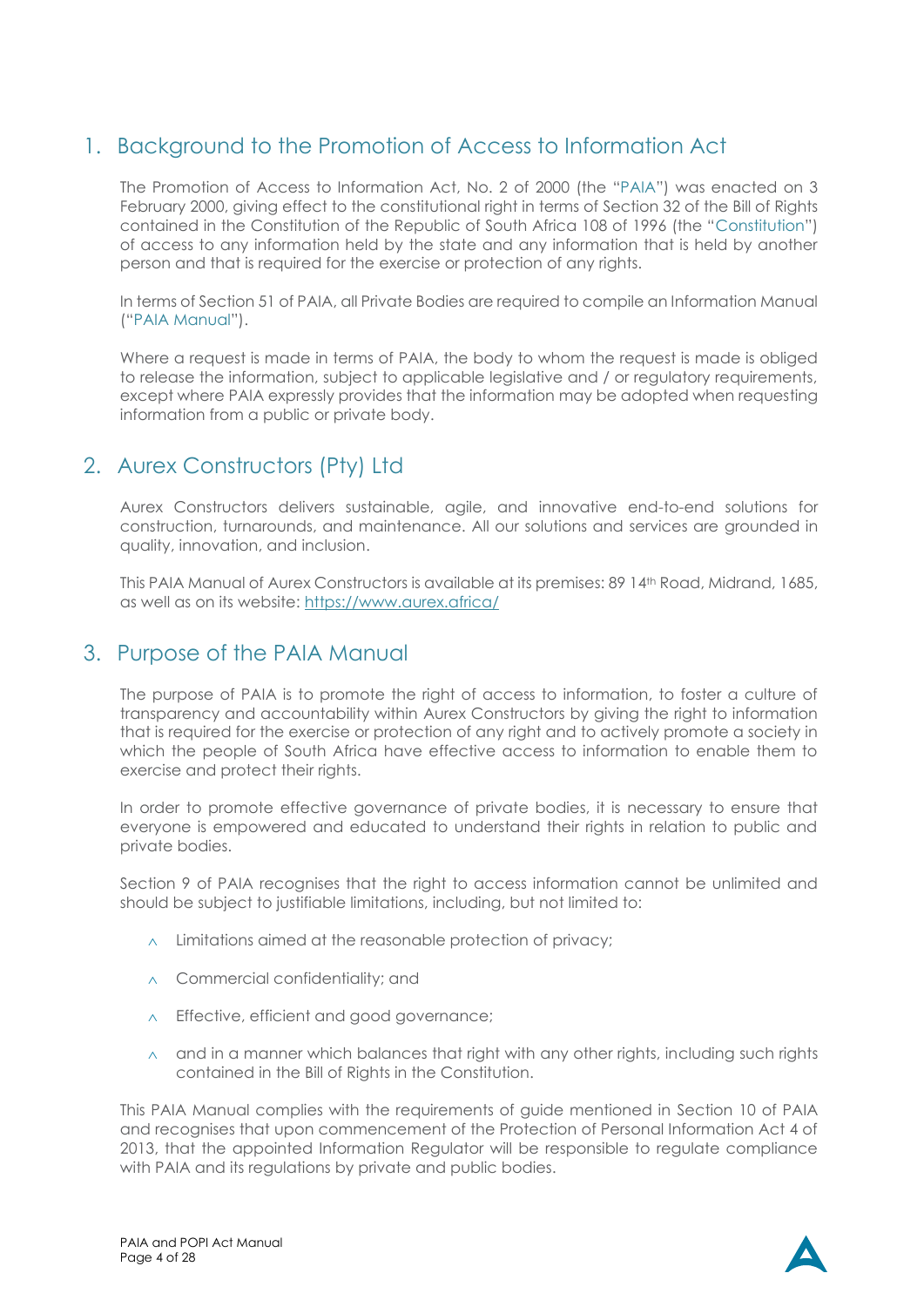In summary, this PAIA manual provides information on:

- $\land$  The contact details of the Information Officer:
- $\land$  Subjects and categories of records held by Aurex Constructors; and
- $\land$  The procedure that needs to be followed and criteria that must be met by a requester to request access to a record.

### <span id="page-4-0"></span>4. Who may Request Access to Information (Section 50)

PAIA provides that a requester is only entitled to access to a record if the record is required for the exercise or protection of a right. Only requests for access to a record, where the requester has satisfied the Information Officer that the record is required to exercise or protect a right, will be considered. A requester may act in different capacities in making a request for a record. This will influence the amount to be charged when a request has been lodged.

Requesters may make a request as:

- A personal requester who requests a record about himself/herself;
- $\wedge$  An agent requester who requests a record on behalf of someone else with that person's consent and where it is required for the protection of that person's legal right;
- $\land$  A third-party requester who requests a record about someone else with that person's consent and where it is required for the protection of that person's legal right; and
- $\land$  A public body who may request a record if:
	- $\land$  It fulfills the requirements of procedural compliance;
	- $\land$  The record is required for the exercise or protection of a right; and
	- $\wedge$  No grounds for refusal exist.

### <span id="page-4-1"></span>5. Contact Details of the Chief Executive Officer (Section 51(1)(a)]

| <b>Chief Executive Officer</b> | Stuart Peter Kent           |
|--------------------------------|-----------------------------|
| <b>Registered Address:</b>     | 89 14th Road, Midrand, 1684 |
| <b>Postal Address:</b>         | Same as above               |
| <b>Telephone Number:</b>       | $(+27)$ 11 203 9600         |
| <b>Email Address:</b>          | info@aurex.africa           |
| Website:                       | https://www.aurex.africa/   |

### <span id="page-4-2"></span>6. The Information Officer [Section 51(1)(b)]

The Act prescribes the appointment of an Information Officer for public bodies where such Information Officer is responsible to, inter alia, assess request for access to information. The head of a private body fulfils such a function in terms of Section 51. Aurex Constructors has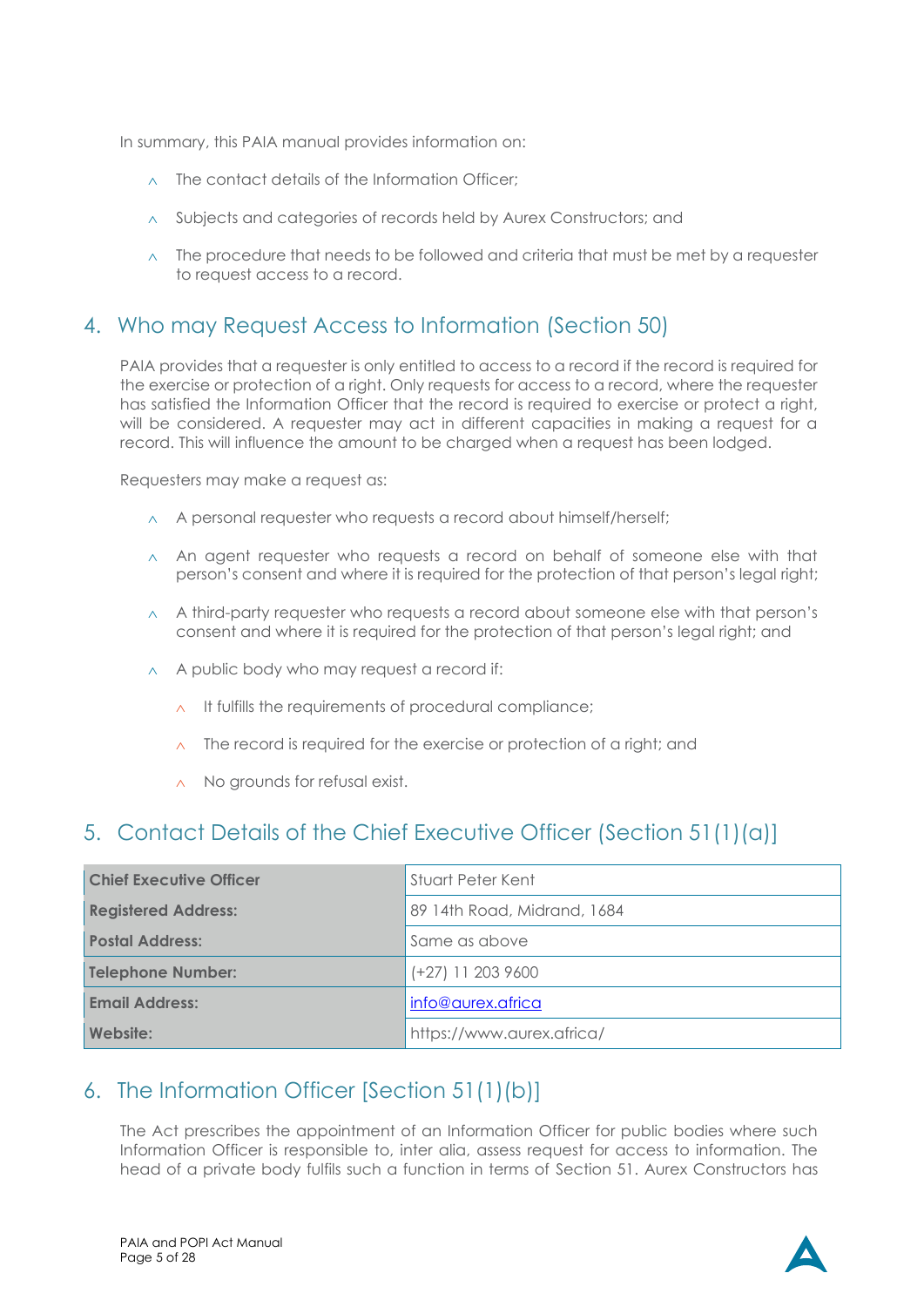opted to appoint an Information Officer to assess such a request for access to information as well as to oversee its required functions in terms of PAIA.

The Information Officer appointed in terms of PAIA also refers to the Information Officer as referred to in the Protection of Personal Information Act 4 of 2013. The Information Officer oversees the functions and responsibilities as required for in terms of both this Act as well as the duties and responsibilities in terms of Section 55 of the Protection of Personal Information Act 4 of 2013 after registering with the Information Regulator.

The Information Officer may appoint, where it is deemed necessary, Deputy Information Officers, as allowed in terms of Section 17 of PAIA as well as Section 56 of the Protection of Personal Information Act 4 of 2013. This is in order to render Aurex Constructors as accessible as reasonable possible for requesters of its records and to ensure fulfilment of its obligations and responsibilities as prescribed in terms of Section 55 of the Protection of Personal Information Act 4 of 2013. All request for information in terms of this Act must be addressed to the Information Officer.

| <b>Information Officer:</b>           | Stuart Peter Kent              |
|---------------------------------------|--------------------------------|
| <b>Deputy Information Officer(s):</b> | Rohini Pillay / Johan Claassen |
| <b>Registered Address:</b>            | 89 14th Road, Midrand, 1684    |
| <b>Postal Address:</b>                | Same as above                  |
| <b>Telephone Number:</b>              | (+27) 11 203 9600              |
| <b>Email Address:</b>                 | info@aurex.africa              |
| Website:                              | https://www.aurex.africa/      |

### <span id="page-5-0"></span>6.1 Contact Details of the Information Officer and Deputy Information Officer(s)

### <span id="page-5-1"></span>7. Policy in Respect to Confidentiality and Access to Information

Aurex Constructors will protect the confidentiality of information provided to it by third parties, subject to Aurex Constructors' obligations to disclose information in terms of any applicable law or a court order requiring disclosure of the information. If access is requested to a record that contains information about a third-party, Aurex Constructors is obliged to attempt to contact this third-party to inform them of the request.

This enables the third-party the opportunity of responding by either consenting to the access or by providing reasons why the access should be denied. In the event that the third-party furnishing reasons for the support or denial of access, the Information Officer will consider these reasons in determining whether access should be granted, or not.

### <span id="page-5-2"></span>8. Guide of the SAHRC

PAIA grants a requester access to records of a private body, if the record is required for the exercise or protection of any rights. If a public body lodges a request, the public body must be acting in the public interest.

Requests in terms of PAIA shall be made in accordance with the prescribed procedures, at the rates provided.

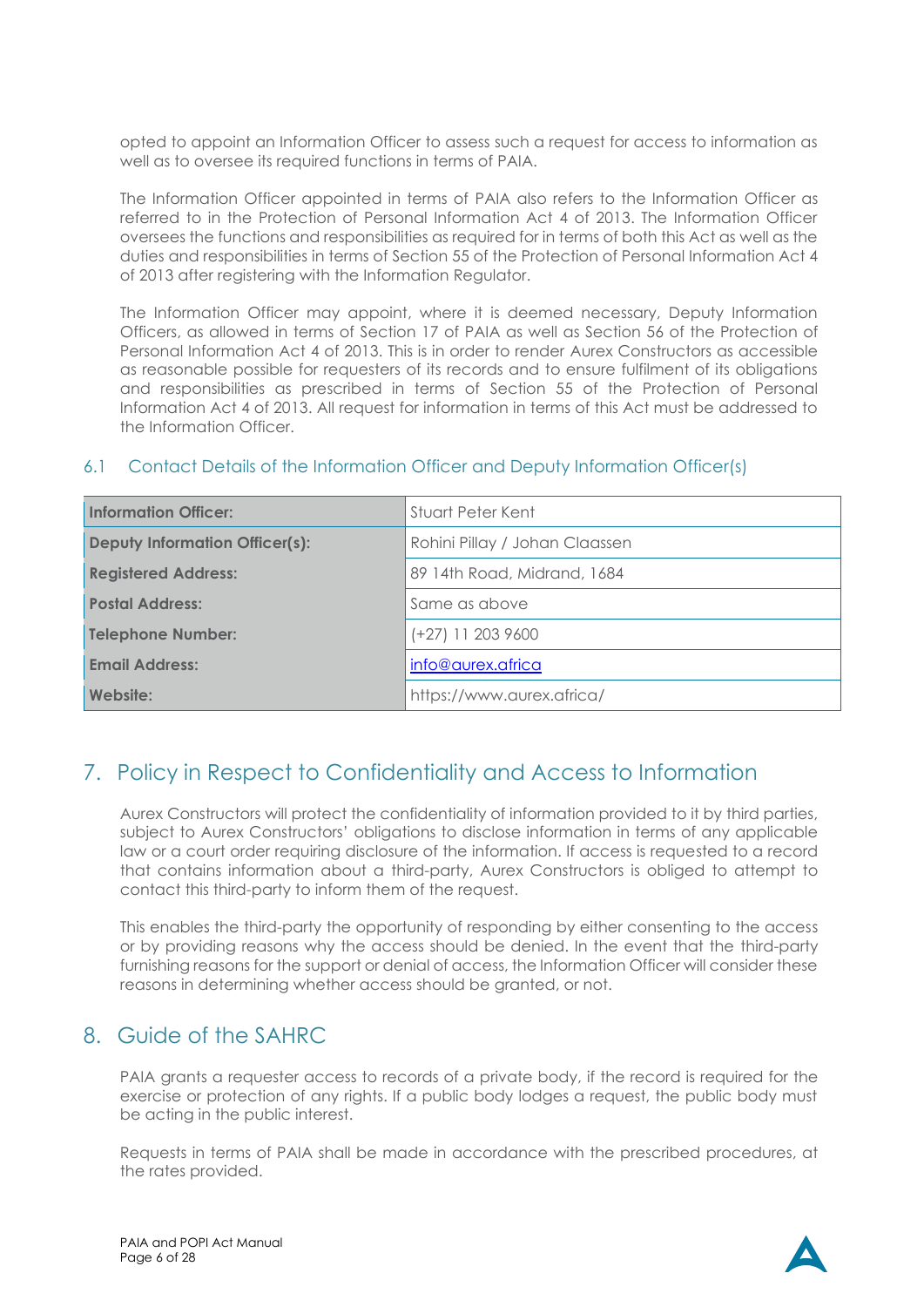Requesters are referred to the Guide in terms of Section 10 which has been compiled by the South African Human Rights Commission, which will contain information for the purposes of exercising Constitutional Rights. The Guide is available from the SAHRC.

| <b>Contact Body:</b>     | The South African Human Rights Commission                                          |
|--------------------------|------------------------------------------------------------------------------------|
| <b>Physical Address:</b> | PAIA Unit, 29 Princess of Wales Terrace, Cnr. York and<br>Andrew Streets, Parktown |
| <b>Postal Address:</b>   | Private Bag 2700, Houghton, 2041                                                   |
| <b>Telephone Number:</b> | $(+27)$ 11 877 3600                                                                |
| Email:                   | PAIA@sahrc.org.za                                                                  |
| Website:                 | www.sahrc.org.za                                                                   |

#### <span id="page-6-0"></span>8.1 Contact details of the SAHRC:

### <span id="page-6-1"></span>9. Automatic Disclosure: Records Automatically Made Available to the Public (if any) [Section 51(1)(c)]

No notice has been published on the categories of records that are automatically available without a person having to request access in terms of Section 52(2) of PAIA. However, the following records are automatically available at the registered office of Aurex Constructors on payment of the prescribed fee for reproduction:

- $\land$  Documentation and information relating to Aurex Constructors which is held by the CIPC in accordance the requirements set out in Section 25 of the Companies Act 71 of 2008.
- $\land$  Product and promotional brochures
- $\land$  News and other marketing information

### <span id="page-6-2"></span>10. Subjects and Categories of Records Available only on Request to Access in Terms of POPIA

#### <span id="page-6-3"></span>10.1 Records held by Aurex Constructors (Pty) Ltd

For the purposes of this clause [10.1](#page-6-3), "Personnel" refers to any person who works for, or provides services to, or on behalf of Aurex Constructors and receives or is entitled to receive remuneration and any other person who assist in carrying out or conducting the business of Aurex Constructors. This includes, without limitation, directors (executive and non-executive), all permanent, temporary and part-time staff, as well as contract workers.

This clause serves as a reference to the categories of information that Aurex Constructors holds. The information is classified and grouped according to records relating to the following subjects and categories:

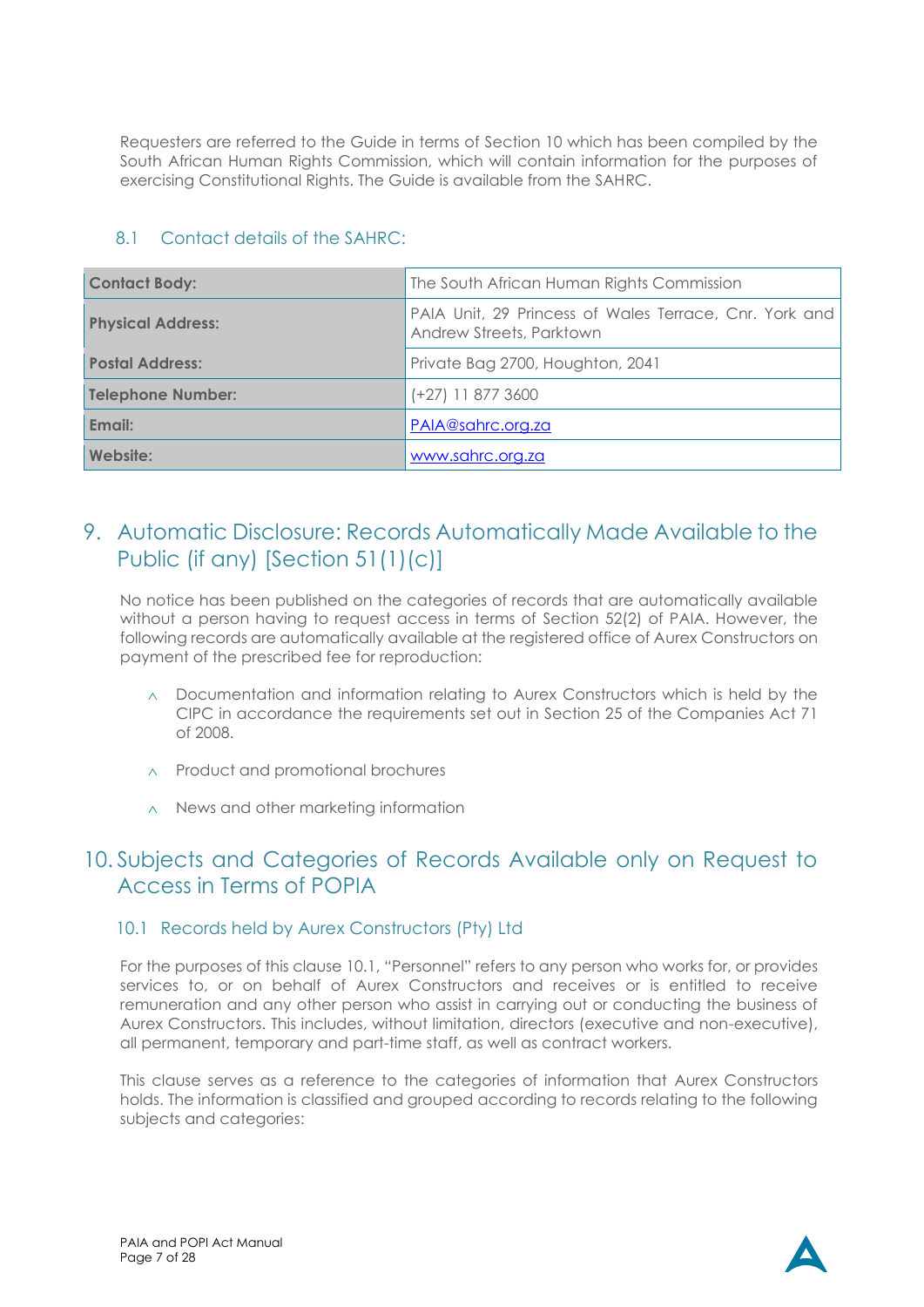| Subject                              | Category                                                                                                                                                                                                                                                                                                                                                                                                                                                                                                                                                                                                                                                                                                                                                                                                                                                                                                                                                                                                                                                                                                                                                                                                          |
|--------------------------------------|-------------------------------------------------------------------------------------------------------------------------------------------------------------------------------------------------------------------------------------------------------------------------------------------------------------------------------------------------------------------------------------------------------------------------------------------------------------------------------------------------------------------------------------------------------------------------------------------------------------------------------------------------------------------------------------------------------------------------------------------------------------------------------------------------------------------------------------------------------------------------------------------------------------------------------------------------------------------------------------------------------------------------------------------------------------------------------------------------------------------------------------------------------------------------------------------------------------------|
| Corporate Secretariat and Governance | <b>Applicable Statutory Documents</b><br>$\wedge$<br>Annual Reports<br>$\wedge$<br>Board of Directors and Board Committee Terms of<br>$\wedge$<br>Reference<br>Codes of Conduct<br>$\wedge$<br><b>Executive Committee Meeting Minutes</b><br>$\wedge$<br>Legal Compliance Records<br>$\wedge$<br>Memoranda of Incorporation<br>$\wedge$<br>Minutes of Board of Directors and<br><b>Board</b><br>$\wedge$<br>Committee Meetings<br>Minutes of Shareholders' Meetings<br>$\wedge$<br>Group Policies and Procedures<br>$\wedge$<br><b>Share Certificates</b><br>$\wedge$<br><b>Shareholder Agreements</b><br>$\wedge$<br>Share Registers (Aurex Constructors' official share<br>$\wedge$<br>register is however maintained by its transfer<br>secretary)<br>Strategic plans<br>$\wedge$<br>Statutory Returns to Relevant Authorities<br>$\wedge$                                                                                                                                                                                                                                                                                                                                                                     |
| Financial and Income Tax Records     | Policies and Procedures<br>$\wedge$<br><b>Accounting Records</b><br>$\wedge$<br><b>Annual Financial Statements</b><br>$\wedge$<br><b>Asset Registers</b><br>Λ.<br>Audit Reports<br>$\wedge$<br>Capital Expenditure Records<br>$\wedge$<br><b>Investment Records</b><br>$\wedge$<br><b>Invoices and Statements</b><br>$\wedge$<br><b>Management Reports</b><br>$\wedge$<br><b>Purchasing Records</b><br>$\wedge$<br>Sale and Supply Records<br>Λ.<br><b>Tax Records and Returns</b><br>$\wedge$<br><b>Treasury Dealing</b><br>$\wedge$<br><b>Transactional Records</b><br>Λ<br>Rental Agreements<br>Λ<br>Customer details<br>$\wedge$<br>Credit application information<br>$\wedge$<br>Information and records provided by a third-party<br>Λ<br><b>PAYE Records;</b><br>$\wedge$<br>Documents issued to employees for income tax<br>Λ.<br>purposes;<br>Payroll reports/ Wage register;<br>Λ.<br>Records of payments made to SARS on behalf of<br>$\wedge$<br>employees;<br>All other statutory compliances:<br>Λ<br><b>VAT</b><br>$\wedge$<br><b>Regional Services Levies</b><br>$\wedge$<br><b>Skills Development Levies</b><br>$\wedge$<br><b>UIF Returns</b><br>$\wedge$<br>Workmen's Compensation<br>$\wedge$ |
| <b>Human Resources</b>               | Address Lists;<br>$\wedge$                                                                                                                                                                                                                                                                                                                                                                                                                                                                                                                                                                                                                                                                                                                                                                                                                                                                                                                                                                                                                                                                                                                                                                                        |

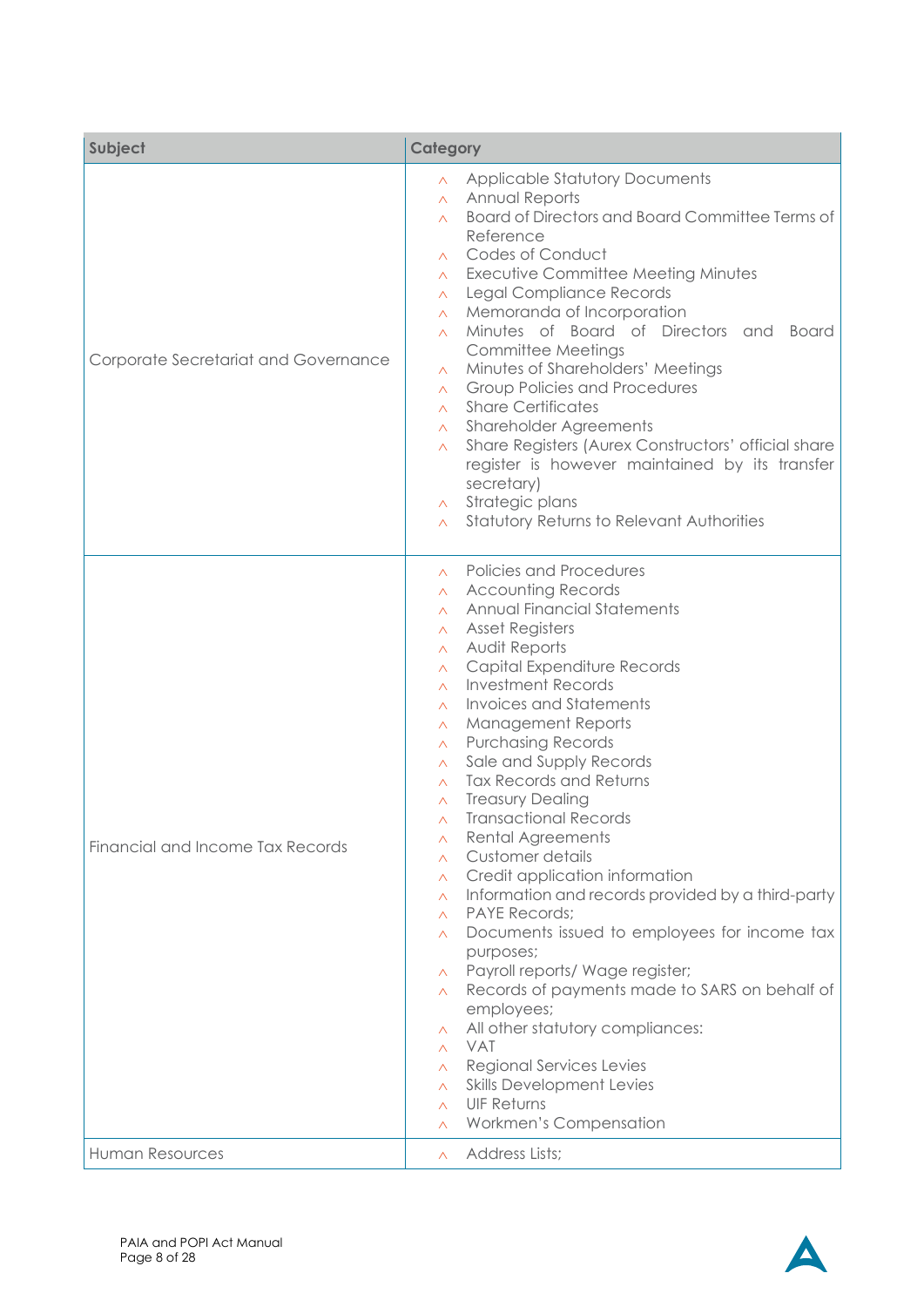| Subject                        | Category                                                                                                                                                                                                                                                                                                                                                                                                                                                                                                                                                                                                                    |
|--------------------------------|-----------------------------------------------------------------------------------------------------------------------------------------------------------------------------------------------------------------------------------------------------------------------------------------------------------------------------------------------------------------------------------------------------------------------------------------------------------------------------------------------------------------------------------------------------------------------------------------------------------------------------|
|                                | Disciplinary Code and Records;<br>$\wedge$<br>Employee benefits arrangements rules and<br>$\wedge$<br>records; Employment Contracts;<br>Employment Equity Plan Forms and Applications;<br>Λ.<br><b>Grievance Procedures;</b><br>Leave Records;<br>$\wedge$<br><b>Medical Aid Records:</b><br>$\wedge$<br><b>Pension Fund Records;</b><br>$\wedge$<br><b>Policies and Procedures</b><br>$\wedge$<br><b>Salary Records;</b><br>Λ.<br>Study Assistance Scheme/s<br>$\wedge$<br>Standard letters and notices Training Manuals;<br>$\wedge$<br>Training Records;<br>$\wedge$<br>Workplace and Union agreements and records;<br>Λ |
| Legal                          | pleadings,<br><b>briefs</b><br>other<br>Complaints,<br>and<br>Λ.<br>documents pertaining to any actual or pending<br>litigation, arbitration or investigation<br>Contracts with service providers, customers and<br>$\wedge$<br>third parties.                                                                                                                                                                                                                                                                                                                                                                              |
| Procurement                    | Standard Terms and Conditions for supply of<br>$\wedge$<br>services and products;<br>Contractor, client and supplier agreements;<br>$\wedge$<br>Lists of suppliers, products, services<br>and<br>$\wedge$<br>distribution; and<br>Policies and Procedures.                                                                                                                                                                                                                                                                                                                                                                  |
| Marketing and Communications   | <b>Media Releases</b><br>$\wedge$<br>Newsletters and Publications<br>$\wedge$<br><b>Public Corporate Records</b><br>Λ.<br><b>Marketing Strategies</b><br>$\wedge$<br><b>Policies and Procedures</b><br>$\wedge$                                                                                                                                                                                                                                                                                                                                                                                                             |
| Risk Management and Audit      | Audit reports;<br>$\wedge$<br>Risk management frameworks; and<br>Λ.<br>Risk management plans.<br>Λ                                                                                                                                                                                                                                                                                                                                                                                                                                                                                                                          |
| Safety, Health and Environment | Complete Safety, Health and Environment Risk<br>Λ.<br>Assessment<br><b>Environmental Managements Plans</b><br>$\wedge$<br>Inquiries, inspections,<br>examinations<br>by<br>Λ.<br>environmental authorities<br>Incident Reports<br>$\wedge$<br>Safety, Health and Environmental records;<br>$\wedge$<br>Policies and Procedures<br>$\wedge$                                                                                                                                                                                                                                                                                  |
| Information Technology         | Computer / mobile<br>device<br>policy<br>usage<br>$\wedge$<br>documentation;<br>Disaster recovery plans;<br>Λ.<br>Hardware asset registers;<br>$\wedge$<br>Information<br>security<br>$\wedge$<br>Information<br>policies/standards/procedures;<br>technology<br>systems<br>manuals<br>and<br>user<br>Information usage policy documentation;                                                                                                                                                                                                                                                                               |

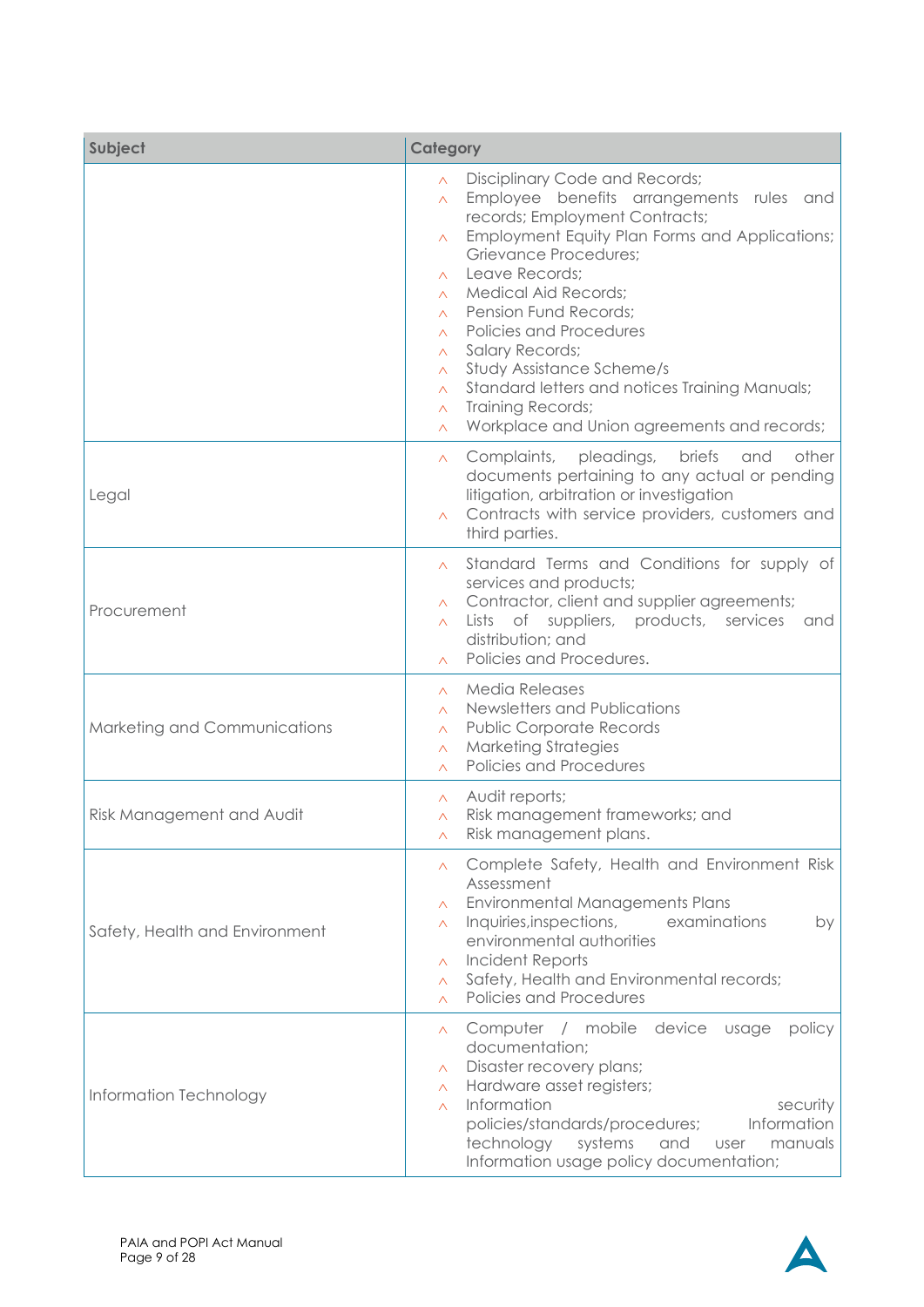| Subject                               | Category                                                                                                                                                                                                                                   |
|---------------------------------------|--------------------------------------------------------------------------------------------------------------------------------------------------------------------------------------------------------------------------------------------|
|                                       | Project implementation plans;<br>$\land$ Software licensing; and<br>$\land$ System documentation and manuals                                                                                                                               |
| Corporate Social Responsibility (CSR) | $\wedge$ CSR schedule of projects/record of organisations<br>that receive funding;<br>A Reports, books, publications and general<br>information related to CSR spend;<br>A Records and contracts of agreement with<br>funded organisations |

Note that the accessibility of the records may be subject to the grounds of refusal set out in this PAIA manual. Amongst other, records deemed confidential on the part of a third-party, will necessitate permission from the third-party concerned, in addition to normal requirements, before Aurex Constructors will consider access.

### <span id="page-9-0"></span>11. Records Available without a Request to Access in terms of POPIA

Records of a public nature, typically those disclosed on the Aurex Constructors website, may be accessed without the need to submit a formal application.

Other non-confidential records, such as statutory records maintained at CIPC, may also be accessed without the need to submit a formal application, however, please note that an appointment to view such records will still have to be made with the Information Officer.

### <span id="page-9-1"></span>12. Description of the Records of the Body which are available in accordance with any other Legislation [Section 51(d)]

Where applicable to its operations, Aurex Constructors also retains records and documents in terms of the legislation below. Unless disclosure is prohibited in terms of legislation, regulations, contractual agreement or otherwise, records that are required to be made available in terms of these acts shall be made available for inspection by interested parties in terms of the requirements and conditions of PAIA; the below mentioned legislation and applicable internal policies and procedures, should such interested parties be entitled to such information. A request to access must be done in accordance with the prescriptions of PAIA.

- Attorneys Act, No. 52 of 1979;
- Auditing Professions Act, No 26 of 2005;
- A Basic Conditions of Employment Act, No 75 of 1997;
- A Broad-Based Black Economic Empowerment Act, No 75 of 1997;
- Companies Act, No 71 of 2008;
- $\land$  Compensation for Occupational Injuries & Diseases Act, 130 of 1993;
- Competition Act, No.71 of 2008;
- $\land$  Constitution of the Republic of South Africa 2008;

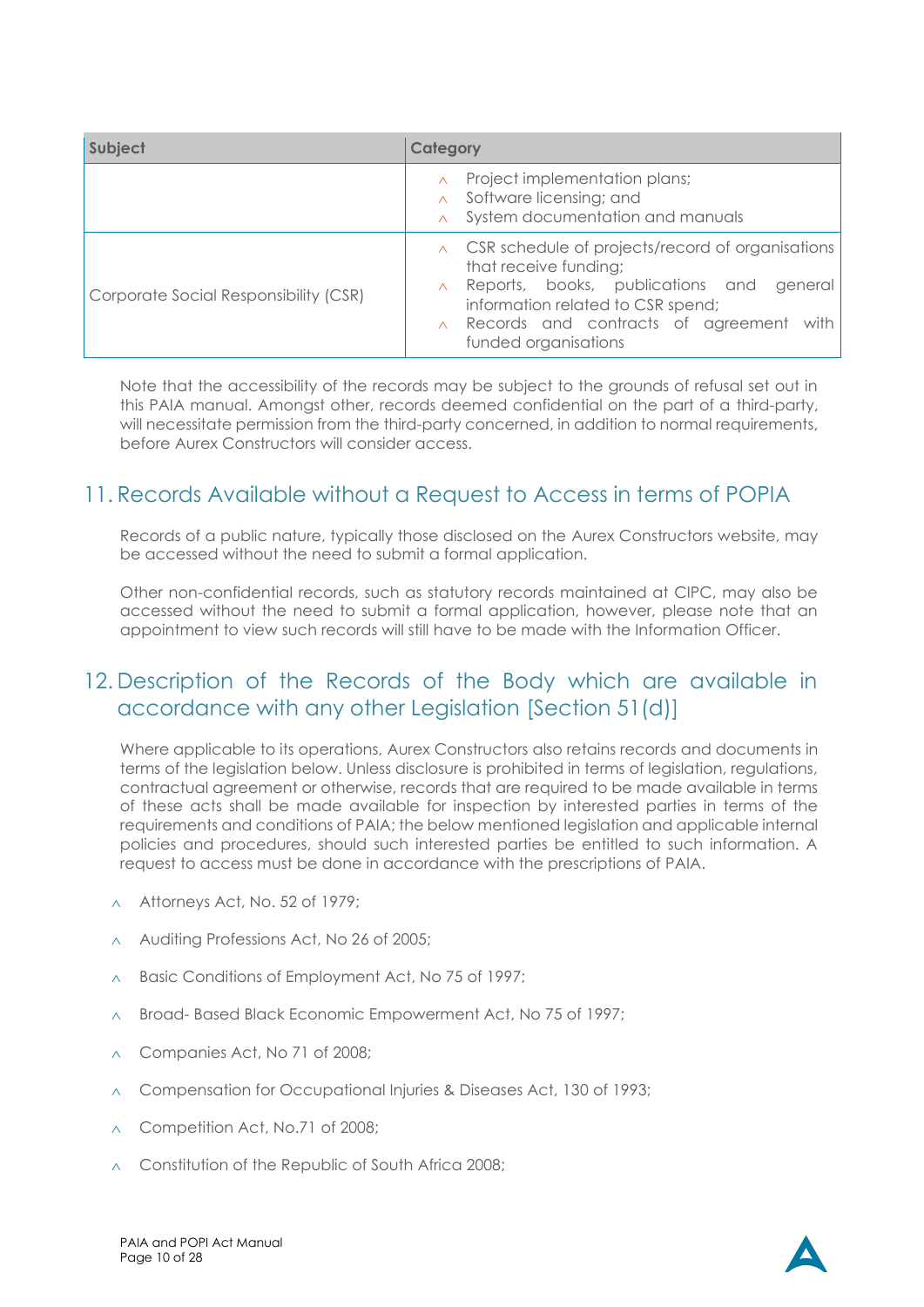- A Consumer Protection Act 68, of 2008
- Copyright Act, No 98 of 1978;
- Criminal Procedure Act, 51 of 1977
- Customs & Excise Act, 91 of 1964;
- Debt Collectors Act 114 of 1998
- $\land$  Electronic Communications Act, No 36 of 2005;
- A Electronic Communications and Transactions Act, No 25 of 2002:
- $\land$  Employment Equity Act, No 55 of 1998;
- A Financial Intelligence Centre Act, No 38 of 2001;
- $\land$  Identification Act, No. 68 of 1997;
- $\land$  Income Tax Act, No 58 of 1962;
- $\land$  Intellectual Property Laws Amendment Act, No 38 of 1997;
- Labour Relations Act, No 66 of 1995;
- $\land$  Long Term Insurance Act, No 52 of 1998;
- $\land$  Occupational Health & Safety Act, No 85 of 1993;
- Pension Funds Act, No 24 of 1956;
- $\land$  Prescription Act, No 68 of 1969;
- Prevention of Organised Crime Act, No 121 of 1998;
- A Promotion of Access to Information Act, No 2 of 2000:
- $\land$  Protection of Personal Information Act, No. 4 of 2013;
- $\land$  Regulation of Interception of Communications and Provision of Communication-Related Information Act 70 of 2002
- Revenue laws Second Amendment Act. No 61 of 2008;
- $\land$  Skills Development Levies Act No. 9 of 1999;
- A Short-term Insurance Act No. 53 of 1998;
- $\land$  Trust Property Control Act 57 of 1988
- $\land$  Unemployment Insurance Contributions Act 4 of 2002;
- $\land$  Unemployment Insurance Act No. 30 of 1966;

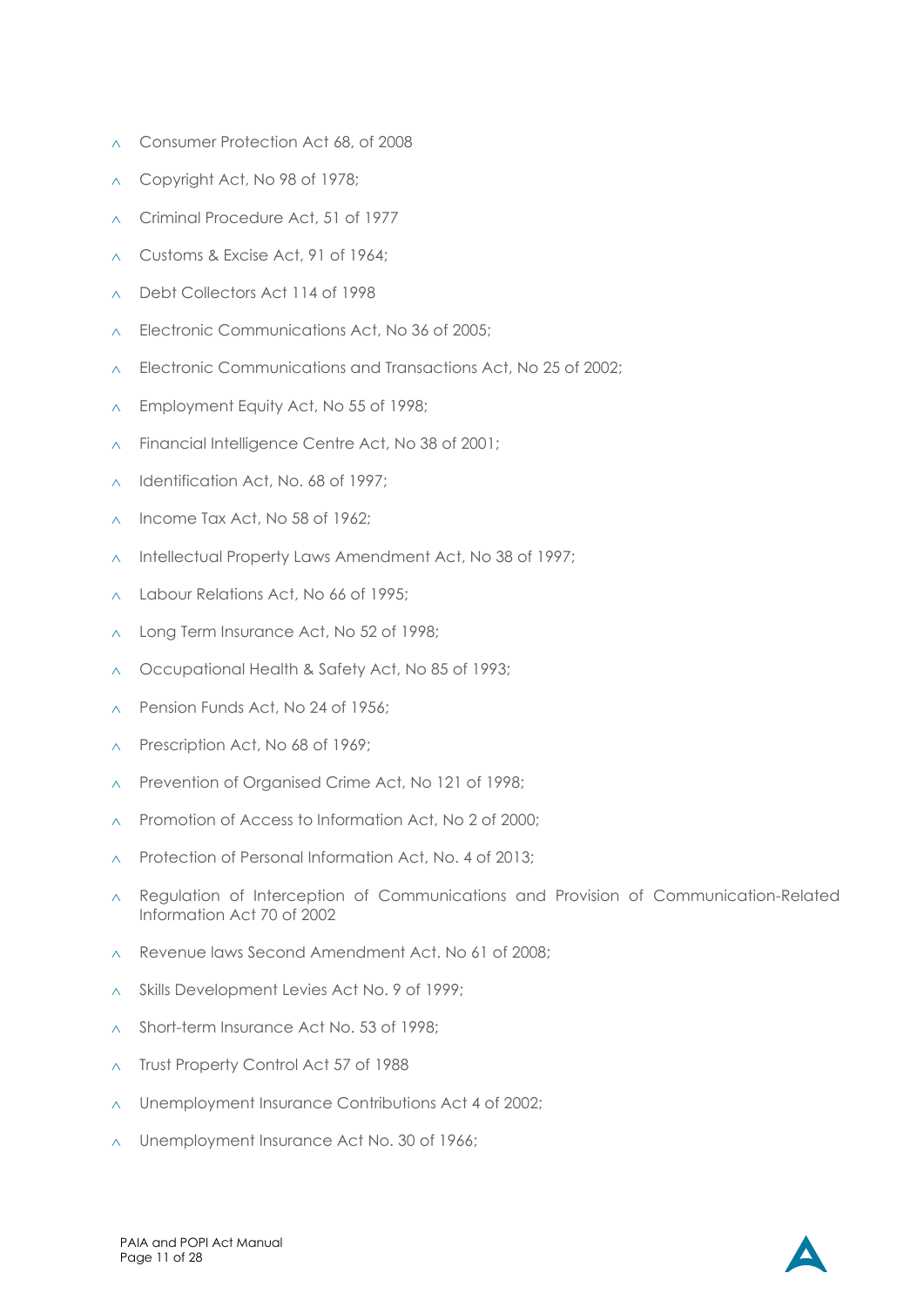Value Added Tax Act 89 of 1991.

\* Although we have used our best endeavours to supply a list of applicable legislation, it is possible that this list may be incomplete. Whenever it comes to our attention that existing or new legislation allows a Requester access on a basis other than as set out in PAIA, we shall update the list accordingly. If a Requester believes that a right of access to a record exists in terms of other legislation listed above or any other legislation, the Requester is required to indicate what legislative right the request is based on, to allow the Information Officer the opportunity of considering the request in light thereof.

It is further recorded that the accessibility of documents and records may be subject to the grounds of refusal set out in this PAIA Manual.

### <span id="page-11-0"></span>13. Request Procedure

The requester must comply with all the procedural requirements contained in PAIA relating to the request for access to a record.

The requester must complete the prescribed form enclosed herewith and submit same as well as payment of a request fee and a deposit (if applicable) to the Information Officer or the Deputy Information Officer at the postal or physical address, fax number or electronic mail address as noted in clause [6](#page-4-2) above.

The prescribed form must be filled in with sufficient information to enable the Information Officer to identify:

- $\land$  the record or records requested; and
- $\wedge$  the identity of the requester.

The requester should indicate which form of access is required and specify a postal address or fax number of the requester in the Republic.

The requester must state that he/she requires the information in order to exercise or protect a right, and clearly state what the nature of the right is so to be exercised or protected. The requester must clearly specify why the record is necessary to exercise or protect such a right (Section 53(2)(d)).

Aurex Constructors will process the request within 30 (thirty) days, unless the requester has stated special reasons to the satisfaction of the Information Officer that circumstances dictate that the above time periods not be complied with.

The requester shall be advised whether access is granted or denied in writing. If, in addition, the requester requires the reasons for the decision in any other manner, the requester will be obliged to state which manner and the particulars required.

If a request is made on behalf of another person, then the requester must submit proof of the capacity in which the requester is making the request to the reasonable satisfaction of the Information Officer (Section 53(2)(f)).

If an individual is unable to complete the prescribed form because of illiteracy or disability, such a person may make the request orally.

The requester must pay the prescribed fee before any further processing can take place.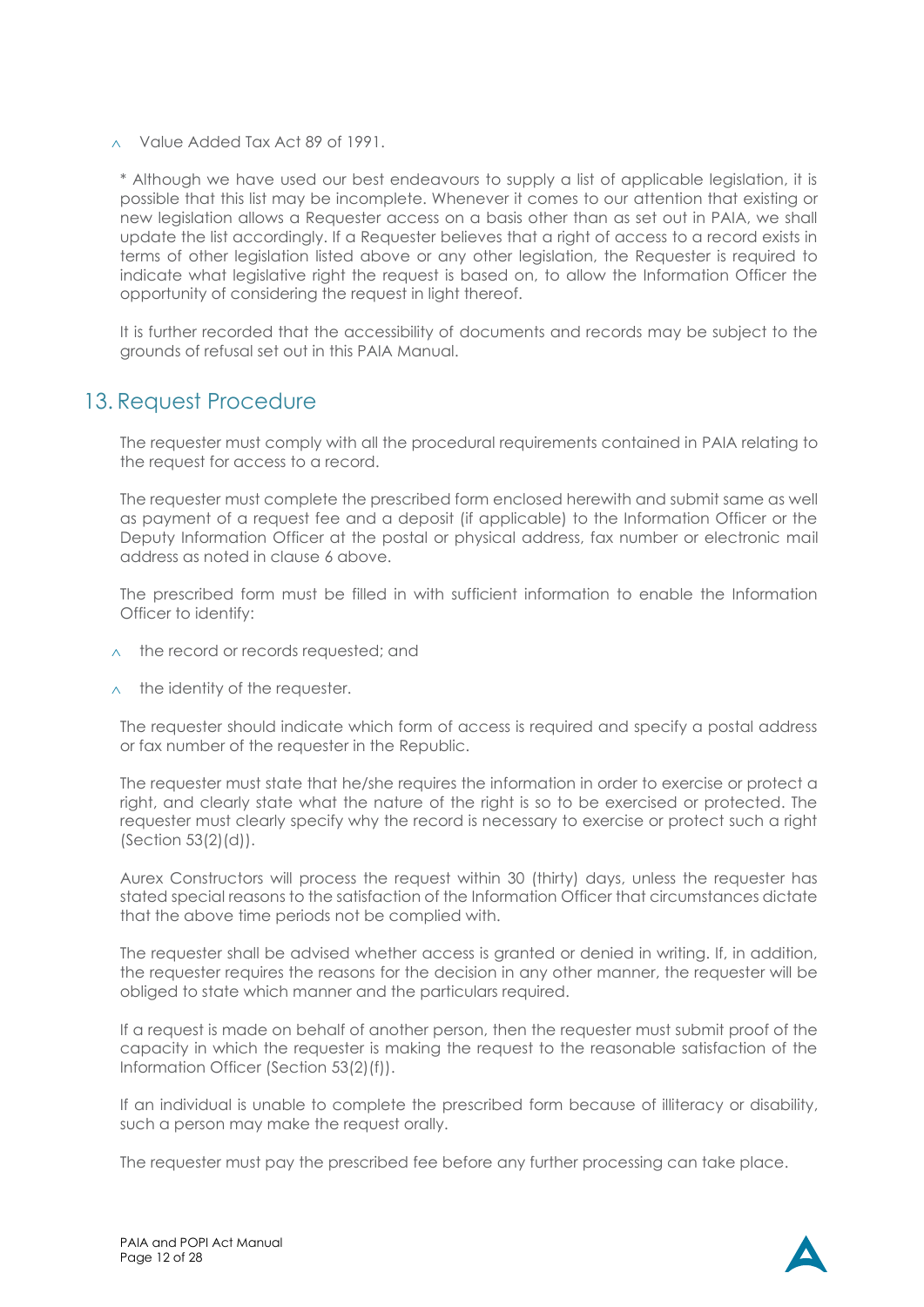All information as listed in clause 13 herein should be provided and failing which the process will be delayed until the require[d info](#page-11-0)rmation is provided. The prescribed time periods will not commence until the requester has furnished all the necessary and required information. The Information Officer shall sever a record, if possible, and grant only access to that portion requested and which is not prohibited from being disclosed.

### <span id="page-12-0"></span>14. Refusal of Access to Records

#### <span id="page-12-1"></span>14.1 Grounds to Refuse Access

<span id="page-12-2"></span>A private body such as Aurex Constructors is entitled to refuse a request for information.

#### **14.1.1 The main grounds for Aurex Constructors to refuse a request for information relates to the:**

- $\land$  mandatory protection of the privacy of a third-party who is a natural person or a deceased person (Section 63) or a juristic person, as included in the Protection of Personal Information Act 4 of 2013, which would involve the unreasonable disclosure of personal information of that natural or juristic person;
- $\land$  mandatory protection of personal information and for disclosure of any personal information to, in addition to any other legislative, regulatory or contractual agreements, comply with the provisions of the Protection of Personal Information Act 4 of 2013;
- $\land$  mandatory protection of the commercial information of a third-party (Section 64) if the record contains:
- $\land$  trade secrets of the third-party;
- $\land$  financial, commercial, scientific or technical information which disclosure could likely cause harm to the financial or commercial interests of that third-party;
- $\land$  information disclosed in confidence by a third-party to Aurex Constructors, if the disclosure could put that third-party at a disadvantage in negotiations or commercial competition;
- $\land$  mandatory protection of confidential information of third parties (Section 65) if it is protected in terms of any agreement;
- $\land$  mandatory protection of the safety of individuals and the protection of property (Section 66);
- $\land$  mandatory protection of records which would be regarded as privileged in legal proceedings (Section 67).

#### <span id="page-12-3"></span>**14.1.2 The commercial activities (Section 68) of a private body, such as Aurex Constructors, which may include:**

 $\land$  trade secrets of Aurex Constructors;

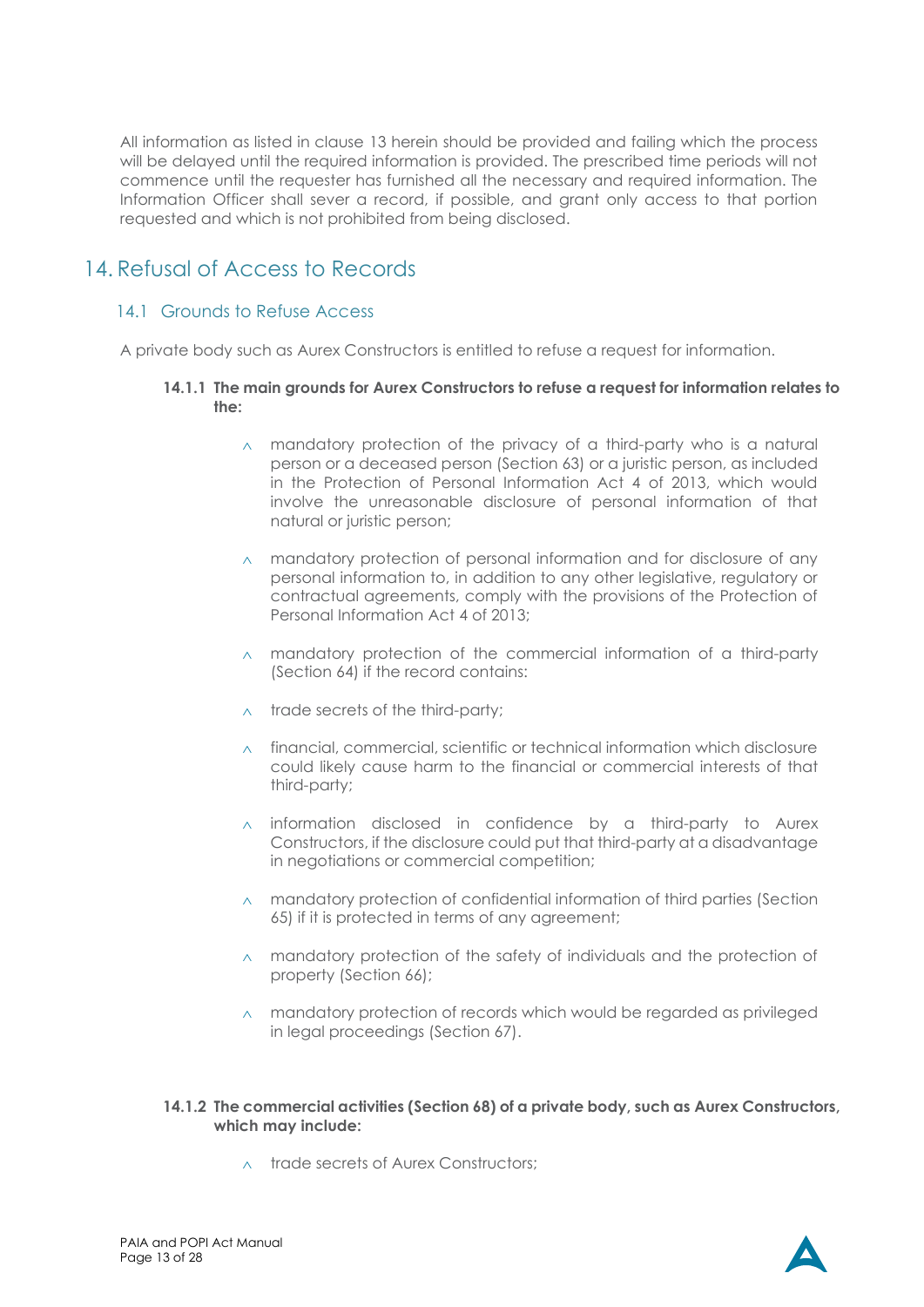- $\wedge$  financial, commercial, scientific or technical information which disclosure could likely cause harm to the financial or commercial interests of Aurex Constructors;
- $\land$  information which, if disclosed could put Aurex Constructors at a
- $\land$  disadvantage in negotiations or commercial competition;
- $\land$  a computer program which is owned by Aurex Constructors, and which is protected by copyright;
- $\land$  the research information (Section 69) of Aurex Constructors or a thirdparty, if its disclosure would disclose the identity of Aurex Constructors, the researcher or the subject matter of the research and would place the research at a serious disadvantage.
- <span id="page-13-0"></span>**14.1.3 Requests for information that are clearly frivolous or vexatious, or which involve an unreasonable diversion of resources shall be refused.**
- <span id="page-13-1"></span>**14.1.4 All requests for information will be assessed on their own merits and in accordance with the applicable legal principles and legislation.**
- <span id="page-13-2"></span>**14.1.5 If a requested record cannot be found or if the record does not exist, the Information Officer shall, by way of an affidavit or affirmation, notify the requester that it is not possible to give access to the requested record. Such a notice will be regarded as a decision to refuse a request for access to the record concerned for the purpose of PAIA. If the record should later be found, the requester shall be given access to the record in the manner stipulated by the requester in the prescribed form, unless the Information Officer refuses access to such record.**

### <span id="page-13-3"></span>15. Remedies Available when Aurex Constructors Refuses a Request

#### <span id="page-13-4"></span>15.1 Internal Remedies

Aurex Constructors does not have internal appeal procedures. The decision made by the Information Officer is final. Requesters will have to exercise such external remedies at their disposal if the request for information is refused, and the requestor is not satisfied with the answer supplied by the Information Officer.

#### <span id="page-13-5"></span>15.2 External Remedies

A requestor that is dissatisfied with the Information Officer's refusal to disclose information, may within 30 (thirty) days of notification of the decision, may apply to a Court for relief.

A third-party dissatisfied with the Information Officer's decision to grant a request for information, may within 30 (thirty) days of notification of the decision, apply to a Court for relief.

For purposes of PAIA, the Courts that have jurisdiction over these applications are the Constitutional Court, the High Court or another court of similar status and a Magistrate's Court designated by the Minister of Justice and Constitutional Development and which is presided over by a designated Magistrate.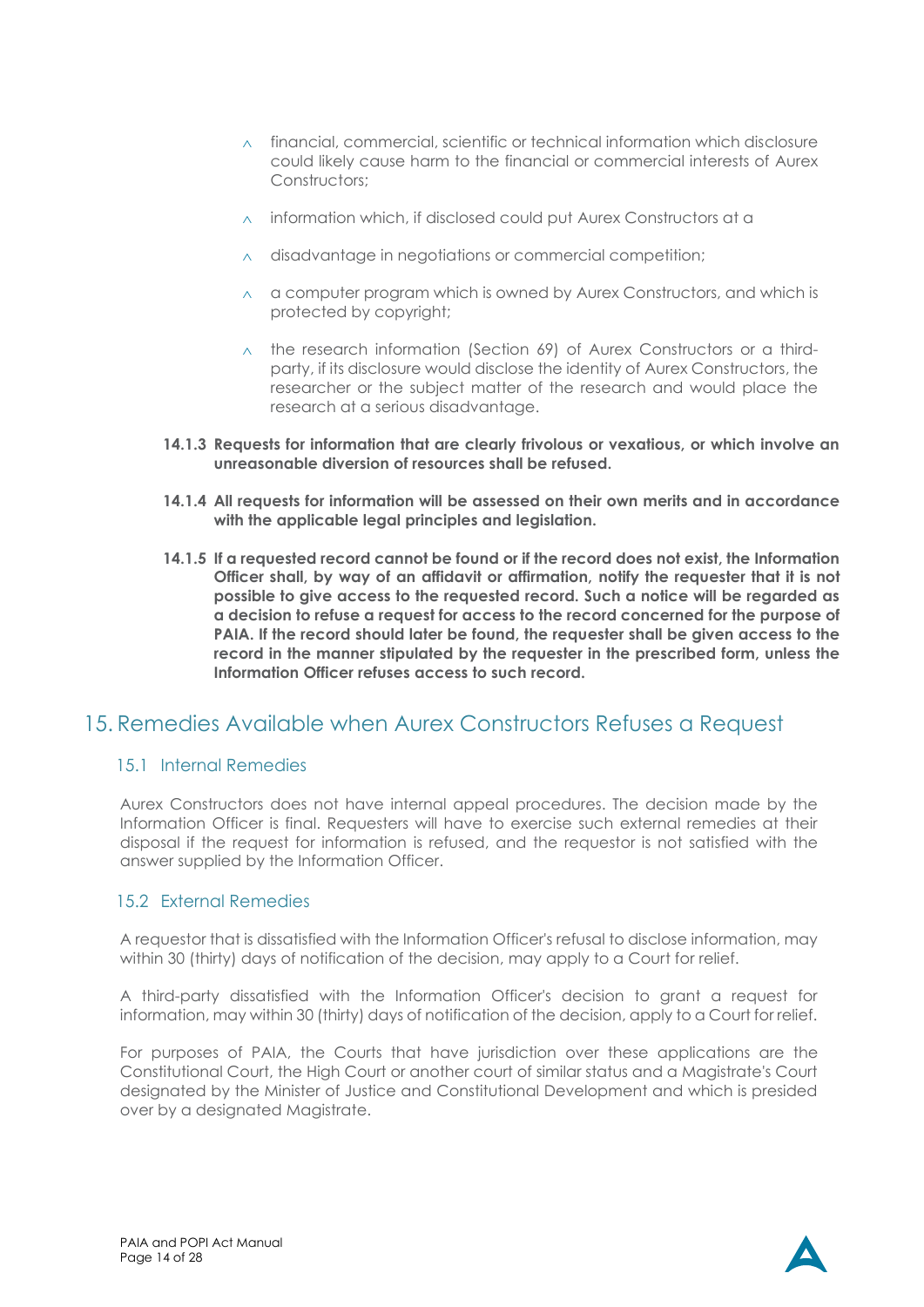### <span id="page-14-0"></span>16. Prescribed Fees

The Act provides for two types of fees, namely:

- $\wedge$  A request fee, which is a form of administration fee to be paid by al! requesters except personal requesters, before the request is considered and is not refundable; and
- $\land$  An access fee, which is paid by all requesters in the event that a request for access is granted. This fee is inclusive of costs involved by the private body in obtaining and preparing a record for delivery to the requester.

When the request is received by the Information Officer, such officer shall by notice require the requester, other than a personal requester, to pay the prescribed request fee, before further processing of the request (Section 54(1)).

If the search for the record has been made and the preparation of the record for disclosure, including arrangement to make it available in the requested form, requires more than the hours prescribed in the regulations for this purpose, the Information Officer shall notify the requester to pay as a deposit the prescribed portion of the access fee which would be payable if the request is granted.

The Information Officer shall withhold a record until the requester has paid the fees as indicated below.

A requester whose request for access to a record has been granted, must pay an access fee that is calculated to include, where applicable, the request fee, the process fee for reproduction and for search and preparation, and for any time reasonably required in excess of the prescribed hours to search for and prepare the record for disclosure including making arrangements to make it available in the request form.

If a deposit has been paid in respect of a request for access, which is refused, then the Information Officer concerned must repay the deposit to the requester.

### <span id="page-14-1"></span>17. Reproduction Fees

Where Aurex Constructors has voluntarily provided the Minister with a list of categories of records that will automatically be made available to any person requesting access thereto, the only charge that may be levied for obtaining such records, will be a fee for reproduction of the record in question.

| <b>Reproduction of Information Fee(s)</b>                                  | Fee(s) to be Charged |
|----------------------------------------------------------------------------|----------------------|
| Information in an A4 size<br>page,<br>photocopy or part thereof            | R1.10                |
| A printed copy of an A4 size page or part $\mid_{\text{RO},75}$<br>thereof |                      |
| A copy in computer-readable format, for<br>example:                        |                      |

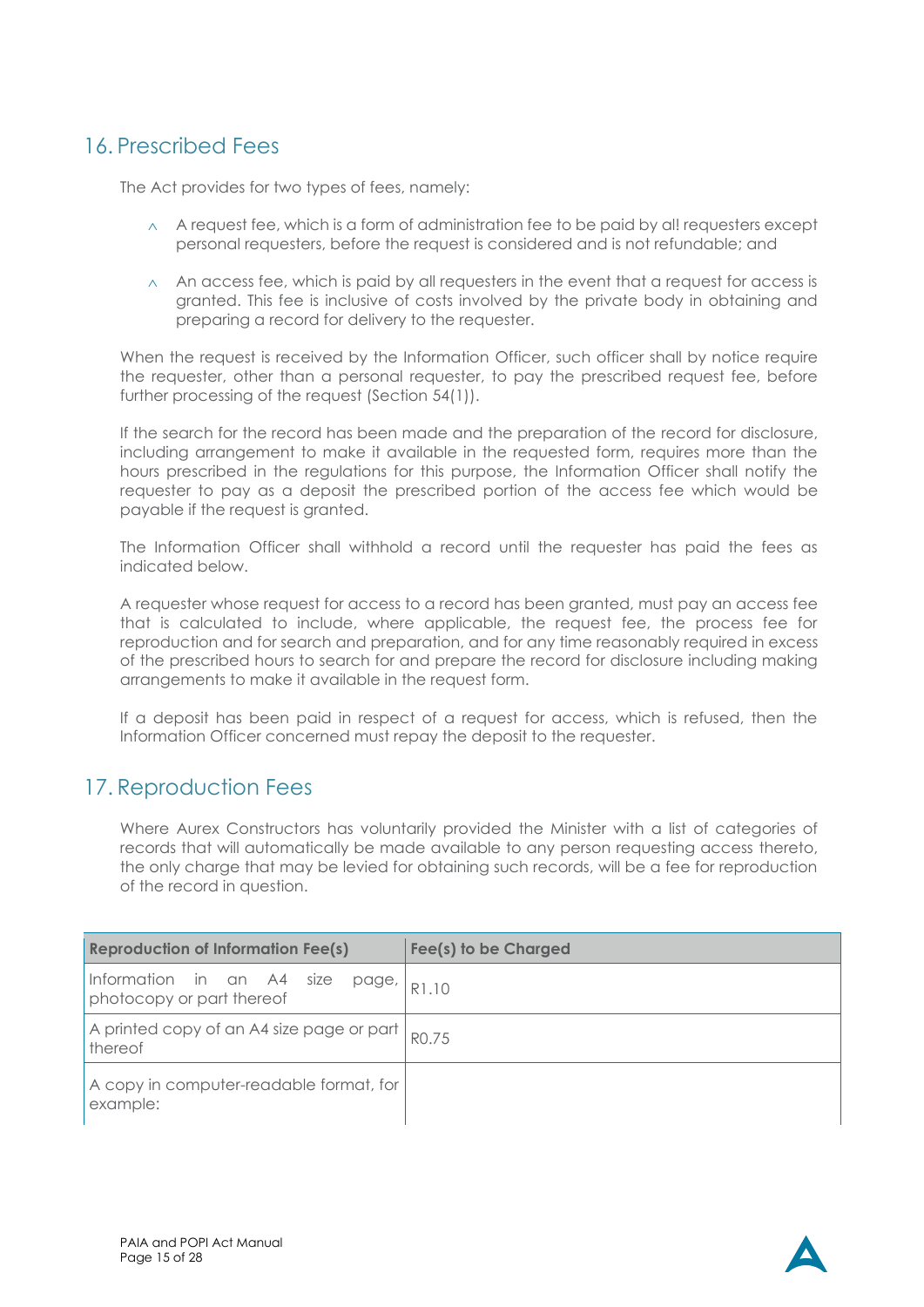| <b>Reproduction of Information Fee(s)</b>                                 | Fee(s) to be Charged |
|---------------------------------------------------------------------------|----------------------|
| <b>Stiffy Disk</b>                                                        | R7.50                |
| Compact Disk                                                              | R70.00               |
| A transcription of visual images, in an A4<br>size page or part thereof   | R40.00               |
| A copy of visual images                                                   | R60.00               |
| A transcription of an audio record for an<br>A4 size page or part thereof | R20.00               |
| A copy of an audio record                                                 | R30.00               |

#### <span id="page-15-0"></span>17.1 Request Fees

Where a requester submits a request for access to information held by an institution on a person other than the requester himself/herself, a request fee in the amount of R50.00 is payable up-front before the institution will further process the request received.

### <span id="page-15-1"></span>17.2 Access Fees

An access fee is payable in all instances where a request for access to information is granted, except in those instances where payment of an access fee is specially excluded in terms of PAIA or an exclusion is determined by the Minister in terms of Section 54(8).

The applicable access fees which will be payable are:

| <b>Access to Information Fee(s)</b>                                                                                     | Fee(s) to be Charged                      |
|-------------------------------------------------------------------------------------------------------------------------|-------------------------------------------|
| Information<br>in.<br>A4<br>size<br>an<br>page,<br>photocopy or part thereof                                            | R1.10                                     |
| A printed copy of an A4 size page or part<br>thereof                                                                    | RO.75                                     |
| A copy in computer-readable format, for<br>example:                                                                     |                                           |
| <b>Stiffy Disk</b>                                                                                                      | R7.50                                     |
| <b>Compact Disk</b>                                                                                                     | R70.00                                    |
| A transcription of visual images, in an A4<br>size page or part thereof                                                 | R40.00                                    |
| A search for a record that must be<br>disclosure<br>*per hour or part of an hour reasonably<br>required for such search | R30.00*                                   |
| Where a copy of a record needs to be<br>posted                                                                          | The actual costs of postal fee is payable |

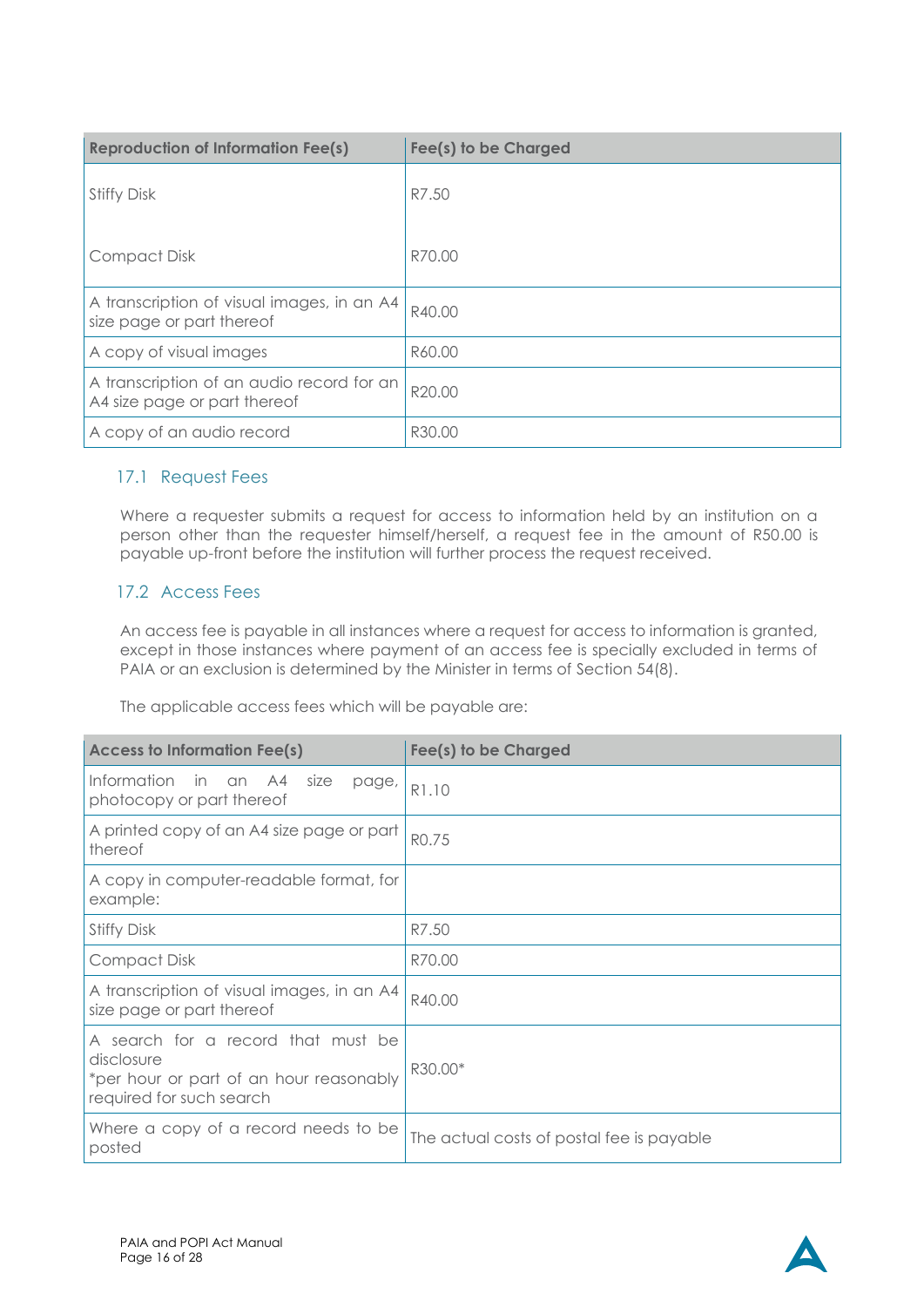#### <span id="page-16-0"></span>17.3 Deposits

Where the institution receives a request for access to information held on a person other than the requester himself/herself and the Information Officer upon receipt of the request is of the opinion that the preparation of the required record of disclosure will take more than 6 (six) hours, a deposit is payable by the requester.

The amount of the deposit is equal to 1/3 (one third) of the amount of the applicable access fee.

#### <span id="page-16-1"></span>17.4 Collection Fees

The initial "request fee" of R50.00 should be deposited into the bank account below and a copy of the deposit slip, application form and other correspondence / documents, forwarded to the Information Officer via fax.

The officer will collect the initial "request fee" of applications received directly by the Information Officer via email.

All fees must be deposited into the following bank account:

| Account Holder:      | Aurex Constructors (Pty) Ltd |
|----------------------|------------------------------|
| <b>Bank Account:</b> | 4098977875                   |
| <b>Bank Name:</b>    | ABSA                         |
| <b>Branch Code:</b>  | 632005                       |

All fees are subject to change as allowed for in PAIA and as a consequence such escalations may not always be immediately available at the time of the request being made. Requesters shall be informed of any changes in the fees prior to making a payment.

### <span id="page-16-2"></span>18. Decision

Aurex Constructors will, within 30 (thirty) days of receipt of the request, decide whether to grant or decline the request and give notice with reasons (if required) to that effect.

The 30 (thirty) day period within which Aurex Constructors has to decide whether to grant or refuse the request, may be extended for a further period of not more than (30) thirty days if the request is for a large number of information, or the request requires a search for information held at another office of Aurex Constructors and the information cannot reasonably be obtained within the original 30 (thirty) day period.

Aurex Constructors will notify the requester in writing should an extension be sought.

### <span id="page-16-3"></span>19. Protection of Personal Information that is Processed by Aurex **Constructors**

Chapter 3 of POPIA provides for the minimum Conditions for Lawful Processing of Personal Information by a Responsible Party. These conditions may not be derogated from unless specific exclusions apply as outlined in POPIA.

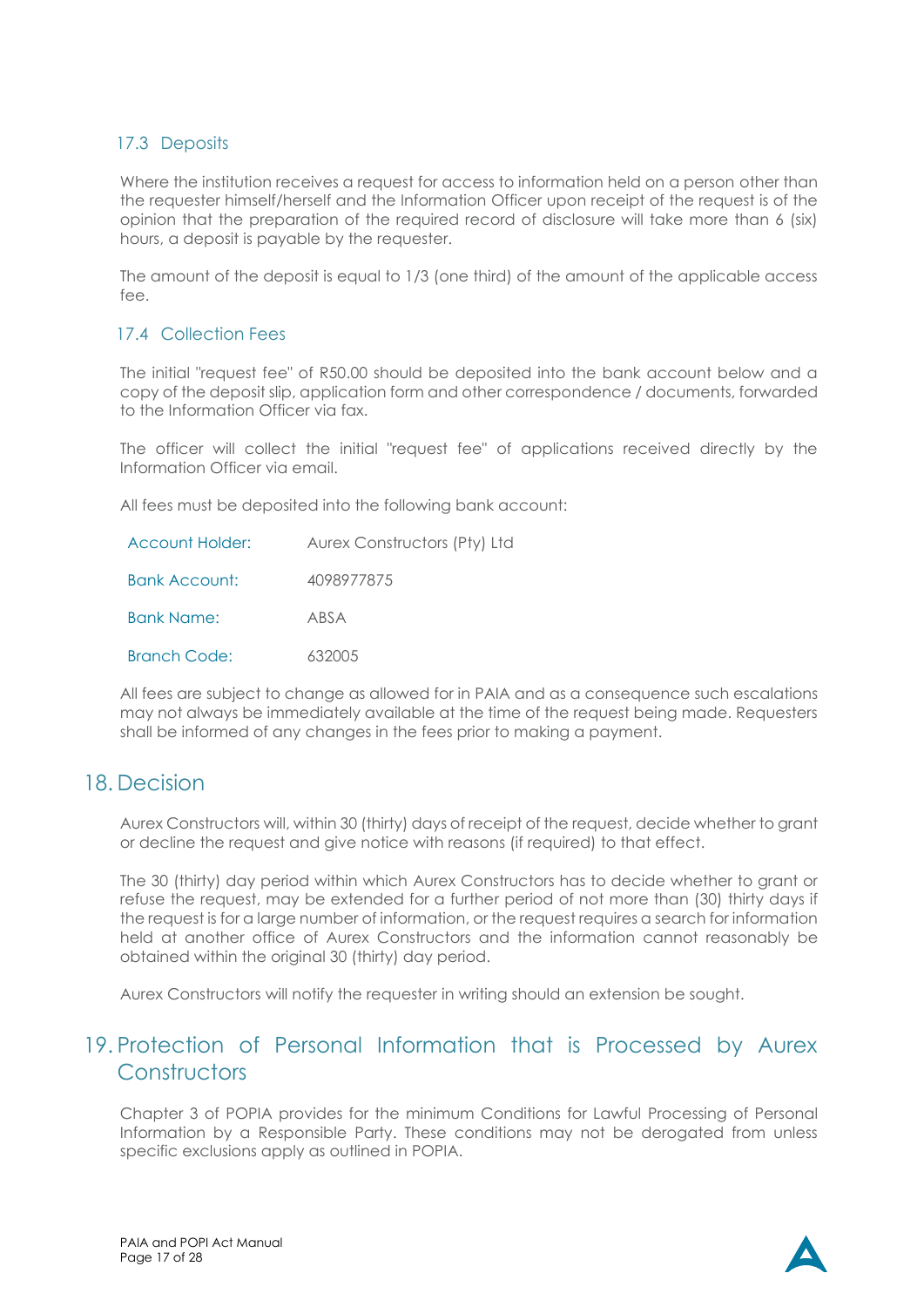Aurex Constructors needs Personal Information relating to both individual and juristic persons in order to carry out its business and organisational functions. The manner in which this information is Processed and the purpose for which it is Processed is determined by Aurex Constructors. Aurex Constructors is accordingly a Responsible Party for the purposes of POPIA and will ensure that the Personal Information of a Data Subject:

- $\land$  is processed lawfully, fairly and transparently. This includes the provision of appropriate information to Data Subjects when their data is collected by Aurex Constructors, in the form of privacy or data collection notices. Aurex Constructors must also have a legal basis (for example, consent) to process Personal Information;
- $\land$  is processed only for the purposes for which it was collected;
- $\land$  will not be processed for a secondary purpose unless that processing is compatible with the original purpose.
- $\land$  is adequate, relevant and not excessive for the purposes for which it was collected;
- $\land$  is accurate and kept up to date;
- $\land$  will not be kept for longer than necessary;
- $\land$  is processed in accordance with integrity and confidentiality principles; this includes physical and organisational measures to ensure that Personal Information, in both physical and electronic form, are subject to an appropriate level of security when stored, used and communicated by Aurex Constructors, in order to protect against access and acquisition by unauthorised persons and accidental loss, destruction or damage;
- $\land$  is processed in accordance with the rights of Data Subjects, where applicable. Data Subjects have the right to:
	- $\land$  be notified that their Personal Information is being collected by Aurex Constructors. The Data Subject also has the right to be notified in the event of a data breach;
	- $\lambda$  know whether Aurex Constructors holds Personal Information about them, and to access that information. Any request for information must be handled in accordance with the provisions of this Manual;
	- $\land$  request the correction or deletion of inaccurate, irrelevant, excessive, out of date, incomplete, misleading or unlawfully obtained personal information;
	- object to Aurex Constructors' use of their Personal Information and request the deletion of such Personal Information (deletion would be subject to Aurex Constructors' record keeping requirements);
	- $\land$  object to the processing of Personal Information for purposes of direct marketing by means of unsolicited electronic communications; and
	- $\land$  complain to the Information Regulator regarding an alleged infringement of any of the rights protected under POPI and to

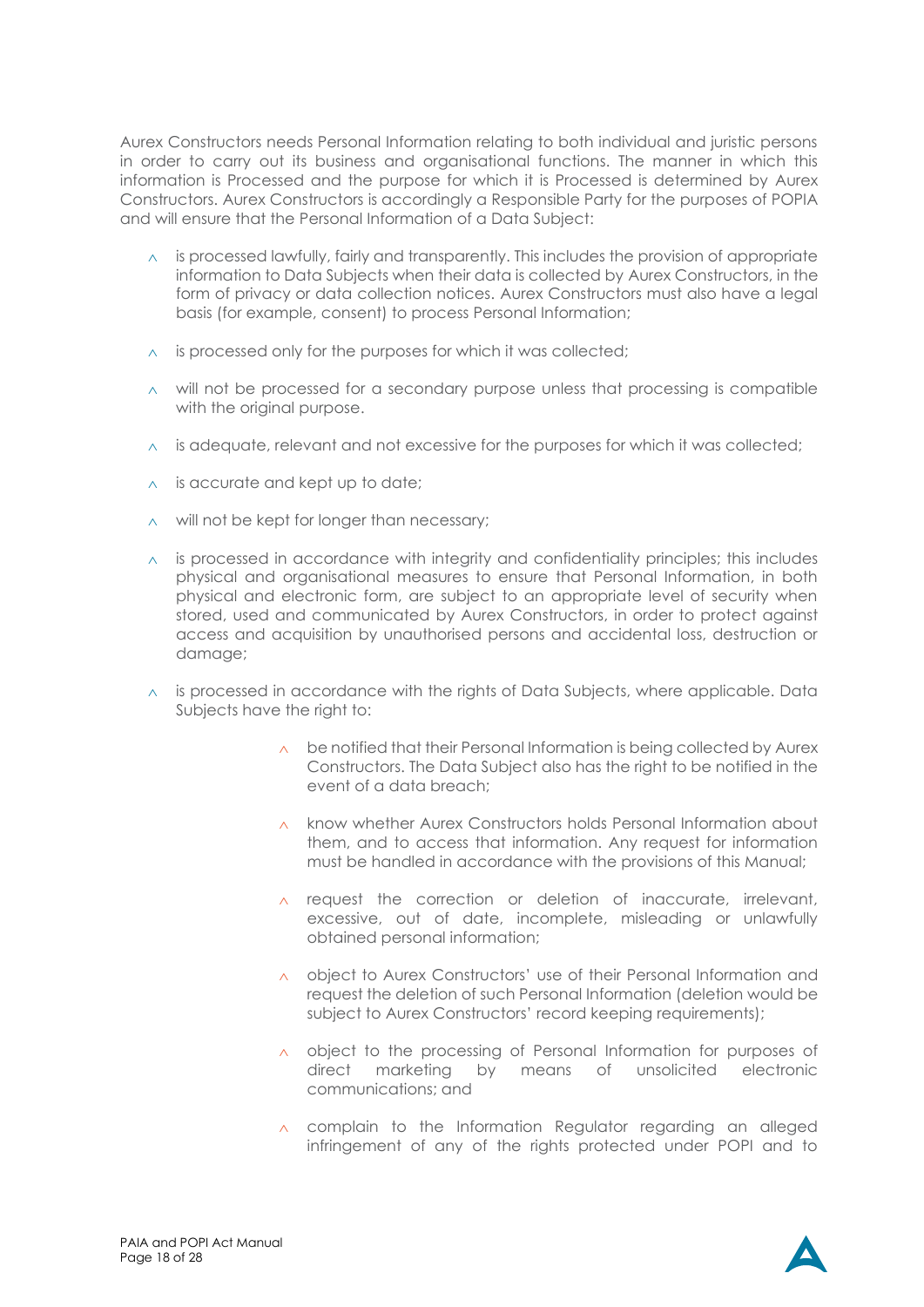institute civil proceedings regarding the alleged non- compliance with the protection of his, her or its personal information.

#### <span id="page-18-0"></span>19.1 Processing of Personal Information by the Company

As outlined above, Personal Information may only be processed for a specific purpose. The purposes, categories of data subjects, recipients and security measures for which Aurex Constructors processes or will process Personal Information is set out below:

| Subject                                                    | <b>Category</b>                                                                                                                                                                                                                                                                       |  |  |  |  |  |  |
|------------------------------------------------------------|---------------------------------------------------------------------------------------------------------------------------------------------------------------------------------------------------------------------------------------------------------------------------------------|--|--|--|--|--|--|
| Data subject categories and their personal<br>information  | Employees: record of employee life cycle<br>General public: general enquiries and viewing<br>the company website; name, e- mail address<br>Industry bodies: membership records<br>Media: records of media interactions<br>Service providers: record of service<br>provider life cycle |  |  |  |  |  |  |
| Recipients of personal information                         | Employee pension funds<br>Industry bodies<br>Law enforcement<br>Medical aid schemes<br>Purchasers on the sale or other substantial<br>transfer of all of the business of Aurex<br>Constructors<br>Operators (service providers)<br>statutory authorities                              |  |  |  |  |  |  |
| Expected transnational transfer of personal<br>information | Transfer of personal information to operators                                                                                                                                                                                                                                         |  |  |  |  |  |  |
| Security measures to protect personal<br>information       | We use reasonable security methods to<br>protect data that is provided to us and<br>resides on our servers.<br>Our security measures include:<br>Physical security measures<br>$\wedge$                                                                                               |  |  |  |  |  |  |

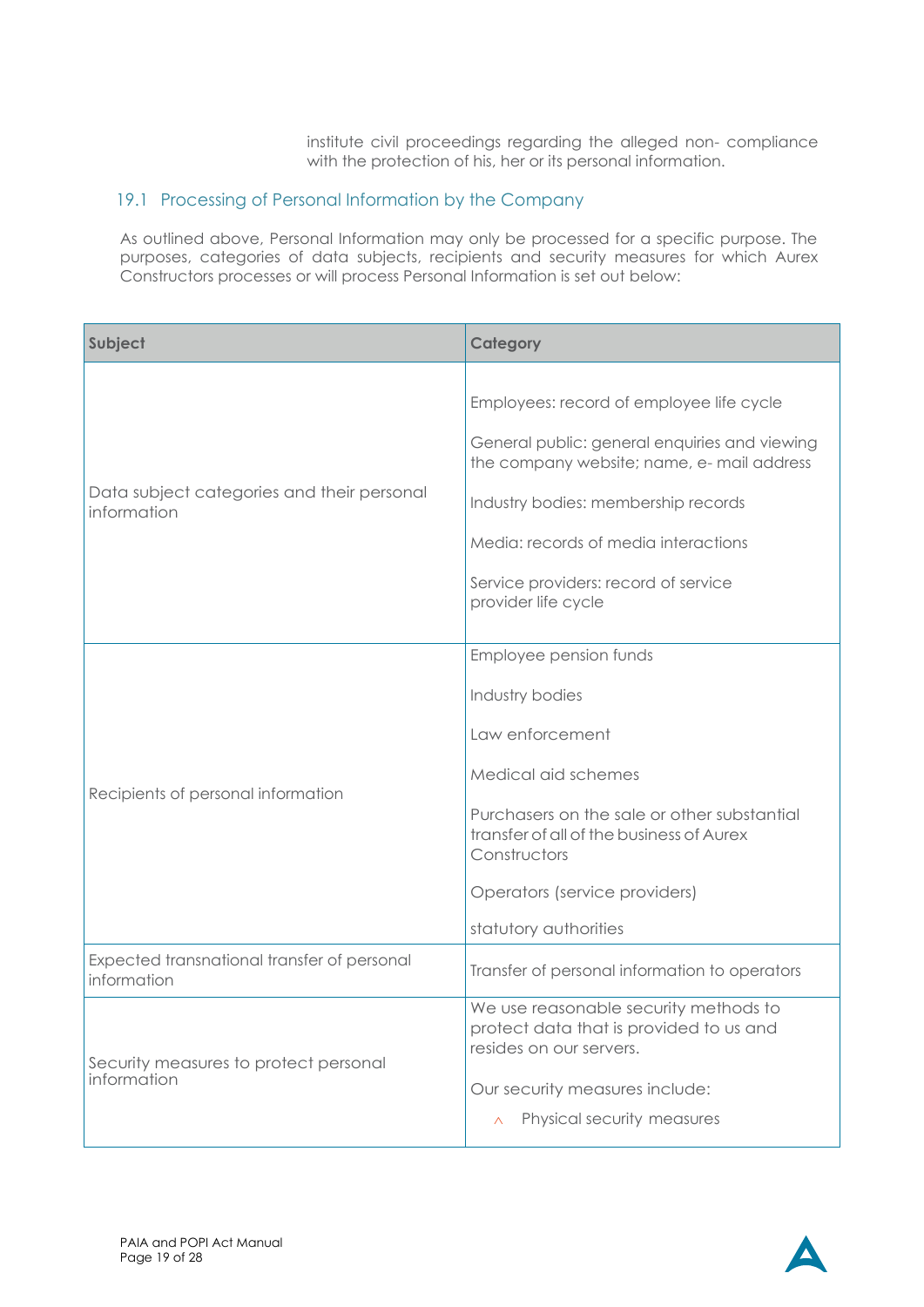| Access control measures<br>$\wedge$                               |
|-------------------------------------------------------------------|
| Internal security measures<br>$\wedge$<br>Cyber security measures |
| Anti-virus measures<br>$\wedge$                                   |
| Installing security firewalls<br>$\wedge$                         |
| Password control<br>$\wedge$                                      |
| Training programmes on information<br>$\wedge$<br>security        |
| Information security audits<br>$\wedge$                           |
| IT-related company policies<br>$\wedge$                           |
|                                                                   |

For more information on how we processing personal information, please view out Privacy Notice available at<https://www.aurex.africa/>

#### <span id="page-19-0"></span>19.2 Cross-border flows of Personal Information

Section 72 of POPIA provides that Personal Information may only be transferred out of the Republic of South Africa if the:

- $\land$  recipient country can offer such data an "adequate level" of protection. This means that its data privacy laws must be substantially similar to the Conditions for Lawful Processing as contained in POPI; or
- $\land$  Data Subject consents to the transfer of their Personal Information; or
- $\land$  transfer is necessary for the performance of a contractual obligation between the Data Subject and the Responsible Party; or
- $\land$  transfer is necessary for the performance of a contractual obligation between the Responsible Party and a third-party, in the interests of the Data Subject; or
- $\land$  the transfer is for the benefit of the Data Subject, and it is not reasonably practicable to obtain the consent of the Data Subject, and if it were, the Data Subject, would in all likelihood provide such consent.

#### <span id="page-19-1"></span>19.3 Objection to the Processing of Personal Information by a Data Subject

Section 11 (3) of POPI and regulation 2 of the POPIA Regulations provides that a Data Subject may, at any time object to the Processing of his/her/its Personal Information in the prescribed form attached to this manual as Appendix 2 subject to exceptions contained in POPIA.

#### <span id="page-19-2"></span>19.4 Request for correction or deletion of Personal Information

Section 24 of POPI and regulation 3 of the POPI Regulations provides that a Data Subject may request for their Personal Information to be corrected/deleted in the prescribed form attached as Appendix 3 to this Manual.

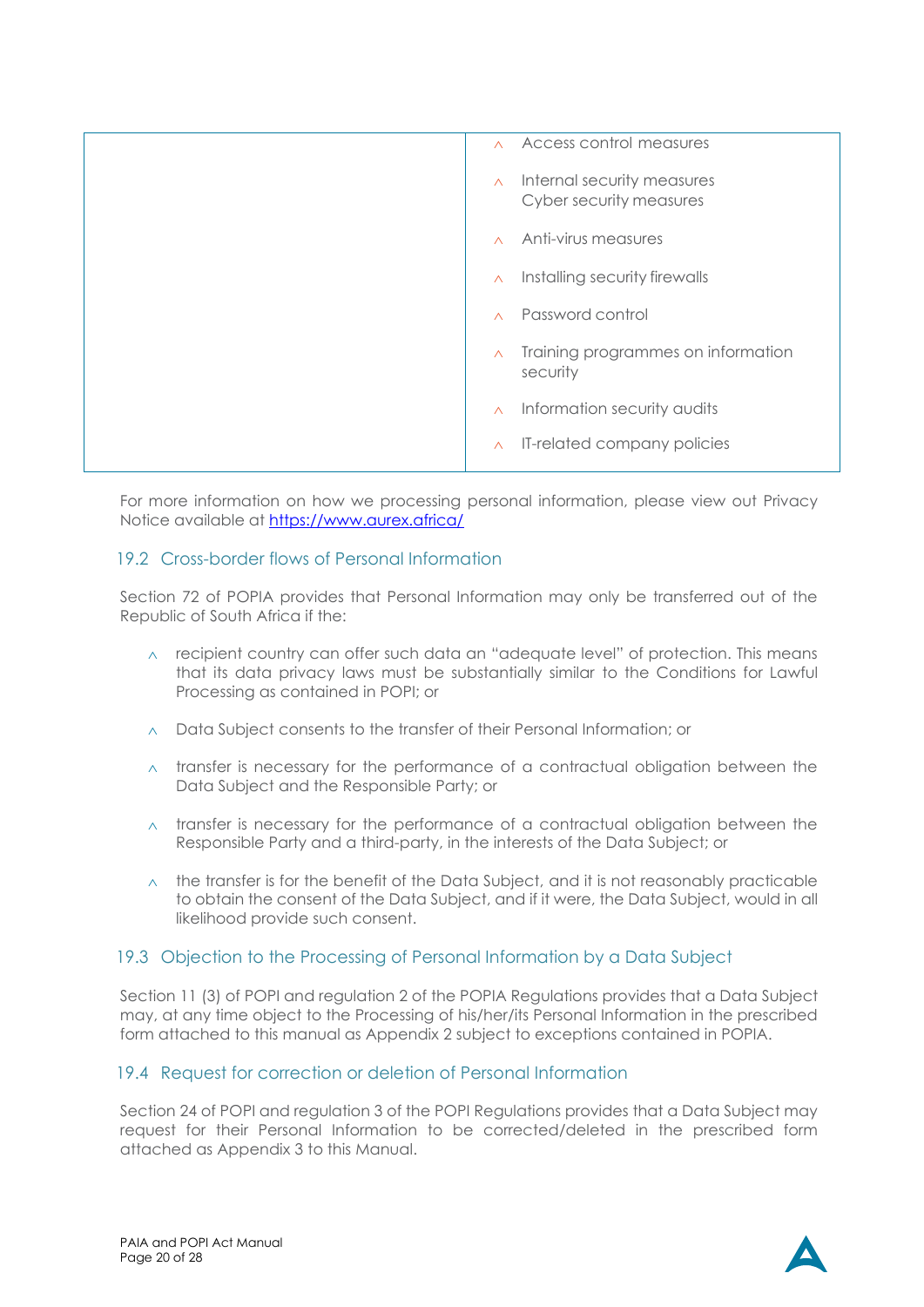### <span id="page-20-0"></span>20. Availability and Updating of the PAIA Manual

### <span id="page-20-1"></span>20.1 Regulation Number R.187 of 15 February 2002

This PAIA Manual is made available in terms of Regulation Number R.187 of 15 February 2002. Aurex Constructors will update this PAIA Manual at such intervals as may be deemed necessary.

This PAIA Manual of Aurex Constructors is available to view at its premises and on its website.

The last modified date was June 2021

### <span id="page-20-2"></span>21. Abbreviations

| <b>Abbrevigtion</b> | <b>Description</b>                                    |
|---------------------|-------------------------------------------------------|
| PAIA                | Promotion of Access to Information Act, No 2. Of 2000 |
| <b>POPIA</b>        | Protection of Personal Information Act, 2013          |
| <b>SAHRC</b>        | South African Human Rights Commission                 |

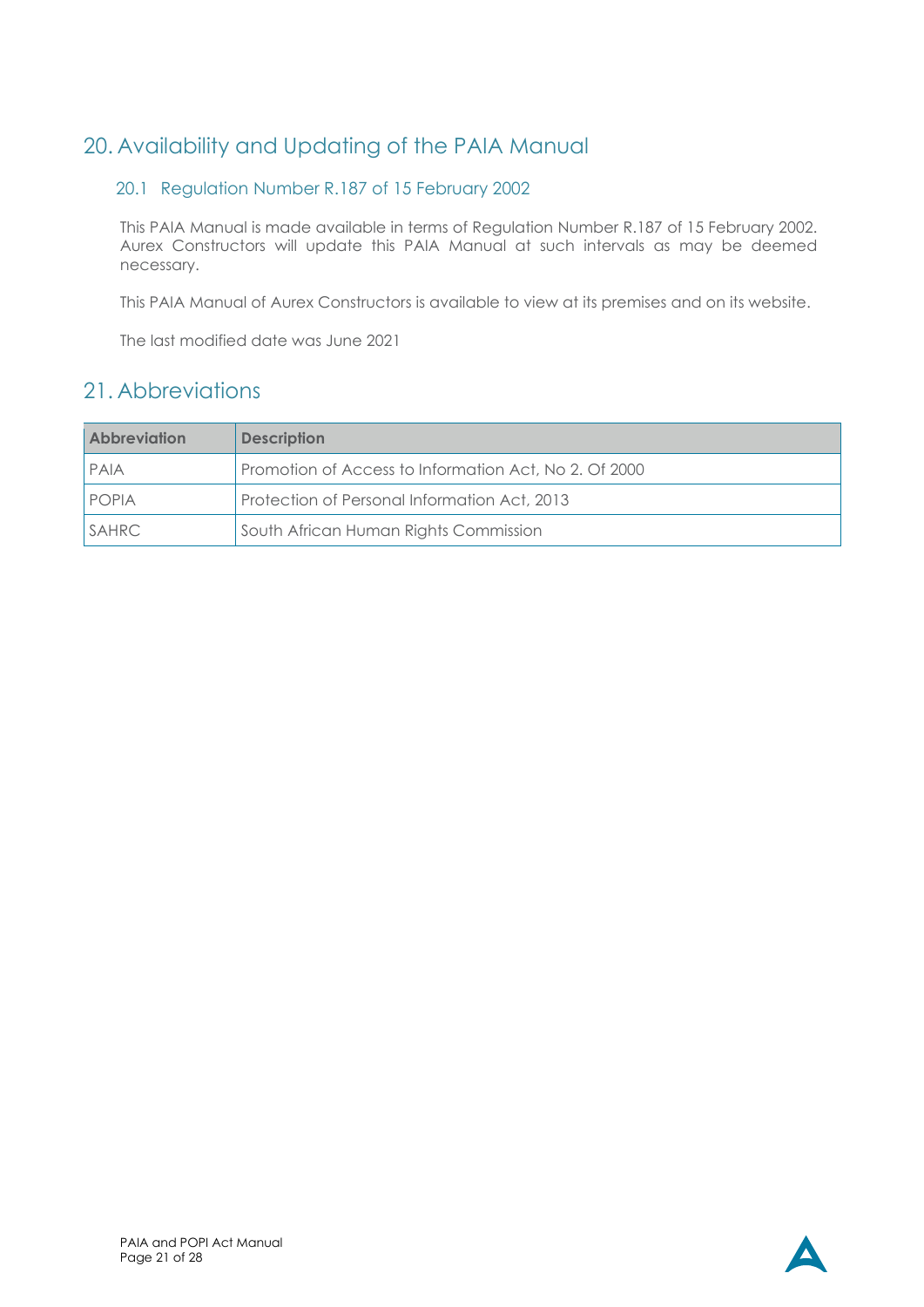APPENDIX 1: Request for Access to Record of Private Body (Form C) (Section 53(1) of the Promotion of Access to Information Act, 2000 (Act No. 2 of 2000)) [Regulation 10]

#### A. Particulars of Private Body

| Name of Private Body:      | Aurex Constructors (Pty) Ltd, with company registration  <br>number: 2006/002013/07 |
|----------------------------|-------------------------------------------------------------------------------------|
| The Head:                  | Stuart Peter Kent                                                                   |
| <b>Registered Address:</b> | 89 14th Road, Midrand, 1685                                                         |
| Telephone:                 | +27 11 203 9600                                                                     |
| Email:                     | info@aurex.africa                                                                   |

#### B. Particulars of Person Requesting Access to the Record

*(a) The particulars of the person who requests access to the record must be given below. (b) The address and/or fax number in the Republic to which the information is to be sent must be given* (c) *Proof of the capacity in which the request is made, if applicable, must be attached.*

| Full Names and Surname:                                                      |  |             |  |  |  |  |  |  |
|------------------------------------------------------------------------------|--|-------------|--|--|--|--|--|--|
| <b>Identity Number:</b>                                                      |  |             |  |  |  |  |  |  |
| Postal Address:                                                              |  |             |  |  |  |  |  |  |
| Telephone Number:                                                            |  | Fax Number: |  |  |  |  |  |  |
| Email Address:                                                               |  |             |  |  |  |  |  |  |
| Capacity in which request is made, when made<br>on behalf of another person: |  |             |  |  |  |  |  |  |

#### C. Particulars of Person on Whose Behalf Request is Made

*This Section must be completed ONLY if a request for information is made on behalf of another person*

| Full Names and Surname: |  |  |  |  |  |  |  |
|-------------------------|--|--|--|--|--|--|--|
| Identity Number:        |  |  |  |  |  |  |  |

#### D. Particulars of Record

*(a) Provide full particulars of the record to which access is requested, including the reference number if that is known to you, to enable the record to be located*

*(b) If the provided space is inadequate, please continue on a separate folio and attach it to this form. The requester must sign all additional folios.*

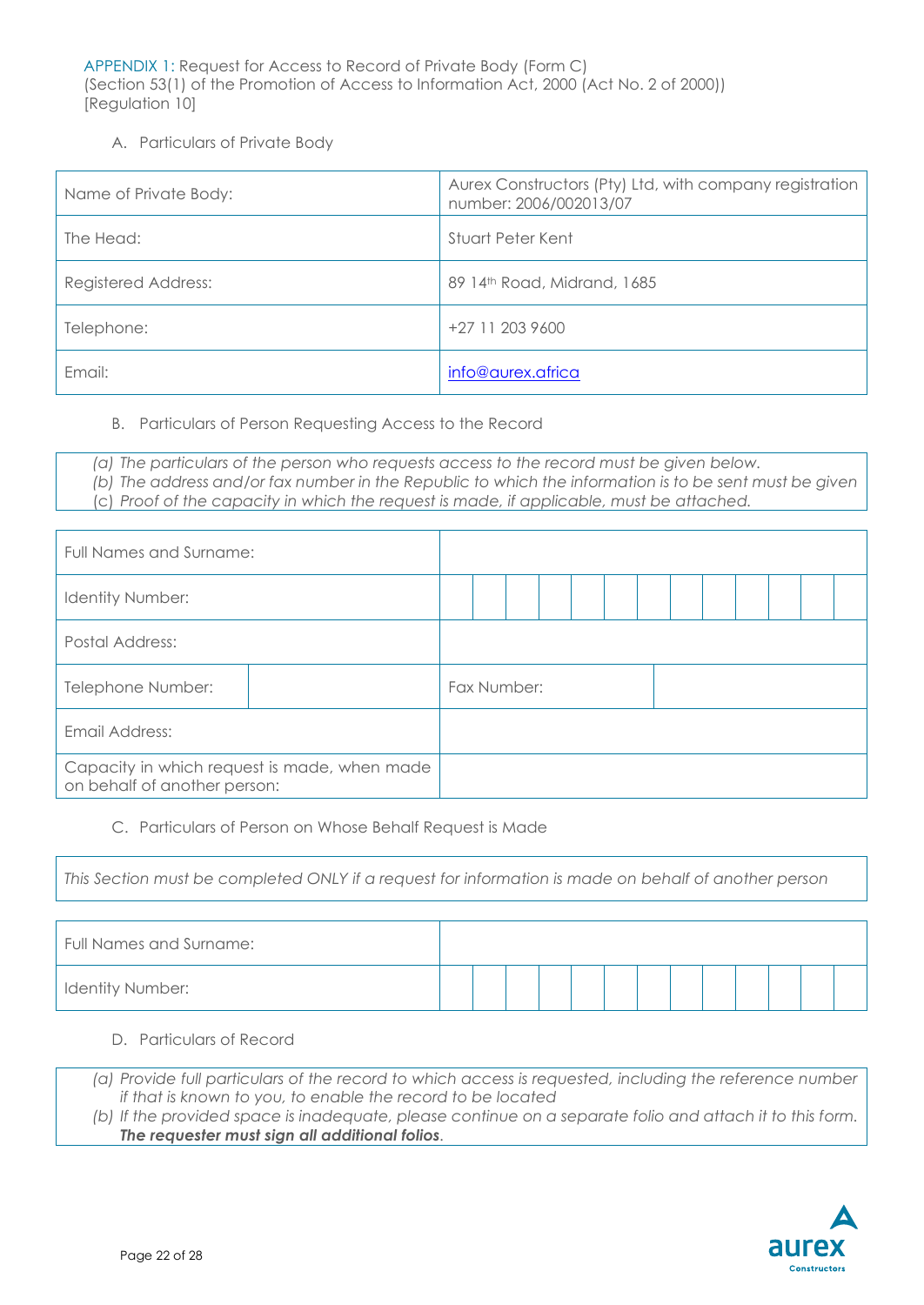| Description of Record or Relevant Part of the Record: |
|-------------------------------------------------------|
|                                                       |
|                                                       |
|                                                       |
|                                                       |
| Reference Number, if available:                       |
|                                                       |
|                                                       |
|                                                       |
|                                                       |
| Any Further Particulars of Record:                    |
|                                                       |
|                                                       |
|                                                       |
|                                                       |
|                                                       |

E. Fees

- *(a) A request for access to a record, other than a record containing personal information about yourself, will be processed only after a request fee has been paid.*
- *(b) You will be notified of the amount required to be paid as the request fee.*
- *(c) The fee payable for access to a record depends on the form in which access is required and the reasonable time required to search for and prepare a record.*
- *(d) If you qualify for exemption of the payment of any fee, please state the reason for exemption.*

Reason for Exemption from Payment of Fees:

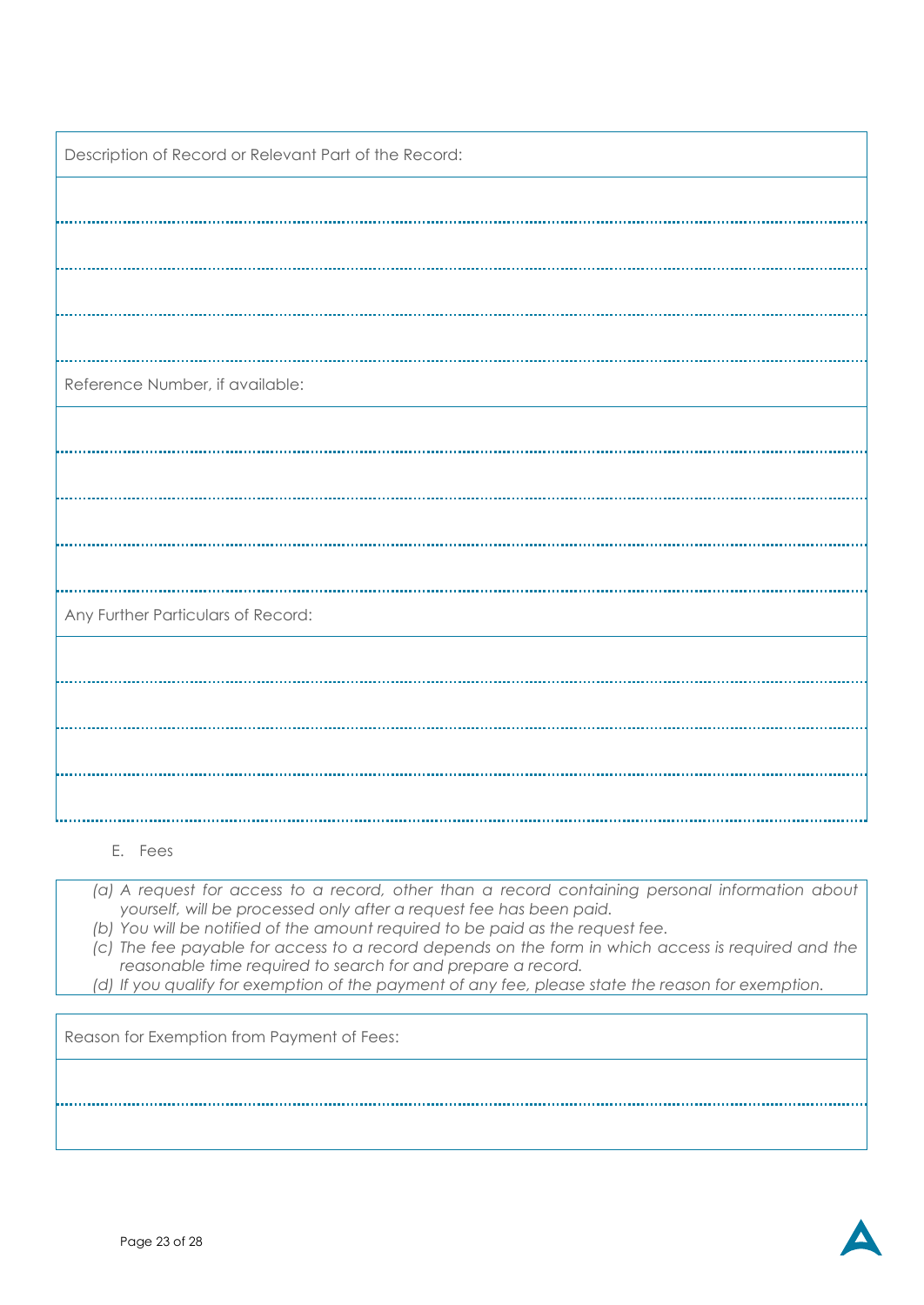#### F. Form of Access to Record

If you are prevented by a disability to read, view or listen to the record in the form of access provided for in 1 to 4 below, state your disability and indicate in which form the record is required.

| Disability:                                                                                                                                                                                                                                                                                                                                                                                                          |                                                                                                                                                               | Form in which Record is<br>required: |                              |  |                                     |  |  |  |
|----------------------------------------------------------------------------------------------------------------------------------------------------------------------------------------------------------------------------------------------------------------------------------------------------------------------------------------------------------------------------------------------------------------------|---------------------------------------------------------------------------------------------------------------------------------------------------------------|--------------------------------------|------------------------------|--|-------------------------------------|--|--|--|
| Mark the appropriate box with an "x"                                                                                                                                                                                                                                                                                                                                                                                 |                                                                                                                                                               |                                      |                              |  |                                     |  |  |  |
| Notes:                                                                                                                                                                                                                                                                                                                                                                                                               |                                                                                                                                                               |                                      |                              |  |                                     |  |  |  |
| (a) Compliance with your request for access in the specified form may depend on the form in which<br>the record is available.<br>(b) Access in the form requested may be refused in certain circumstances. In such a case you will be<br>informed if access will be granted in another form.<br>(c) The fee payable for access to the record, if any will be determined by the form in which access is<br>requested. |                                                                                                                                                               |                                      |                              |  |                                     |  |  |  |
| 1. If the record is in written or printed form:                                                                                                                                                                                                                                                                                                                                                                      |                                                                                                                                                               |                                      |                              |  |                                     |  |  |  |
| copy of record*<br>inspection of record                                                                                                                                                                                                                                                                                                                                                                              |                                                                                                                                                               |                                      |                              |  |                                     |  |  |  |
| 2. If record consists of visual images - (this includes photographs, slides, video records, computer-<br>generated images, sketches, etc.):                                                                                                                                                                                                                                                                          |                                                                                                                                                               |                                      |                              |  |                                     |  |  |  |
| view the images                                                                                                                                                                                                                                                                                                                                                                                                      |                                                                                                                                                               | copy the images*                     |                              |  | $\Box$ transcription of the images* |  |  |  |
| 3. If record consists of recorded words or information which can be reproduced in sound:                                                                                                                                                                                                                                                                                                                             |                                                                                                                                                               |                                      |                              |  |                                     |  |  |  |
| listen to the soundtrack (audio cassette)                                                                                                                                                                                                                                                                                                                                                                            |                                                                                                                                                               |                                      | transcription of soundtrack* |  |                                     |  |  |  |
| 4. If record is held on computer or in an electronic or machine-readable form:                                                                                                                                                                                                                                                                                                                                       |                                                                                                                                                               |                                      |                              |  |                                     |  |  |  |
|                                                                                                                                                                                                                                                                                                                                                                                                                      | printed copy of information<br>copy in computer readable<br>printed copy of record*<br>derived from the record*<br>form <sup>*</sup> (stiffy or compact disc) |                                      |                              |  |                                     |  |  |  |
| *If you requested a copy or transcription of the record (above), do you<br>$ $ Yes<br>wish the copy or transcription to be posted to you?<br>$\overline{\phantom{1}}$ No<br>Postage is payable                                                                                                                                                                                                                       |                                                                                                                                                               |                                      |                              |  |                                     |  |  |  |
| G. Particulars of Right to Be Exercised or Protected                                                                                                                                                                                                                                                                                                                                                                 |                                                                                                                                                               |                                      |                              |  |                                     |  |  |  |
| If the provided space is inadequate, please continue on a separate folio and attach it to this form. The<br>requester must sign all additional folios.                                                                                                                                                                                                                                                               |                                                                                                                                                               |                                      |                              |  |                                     |  |  |  |

1. Indicate which right is to be exercised or protected: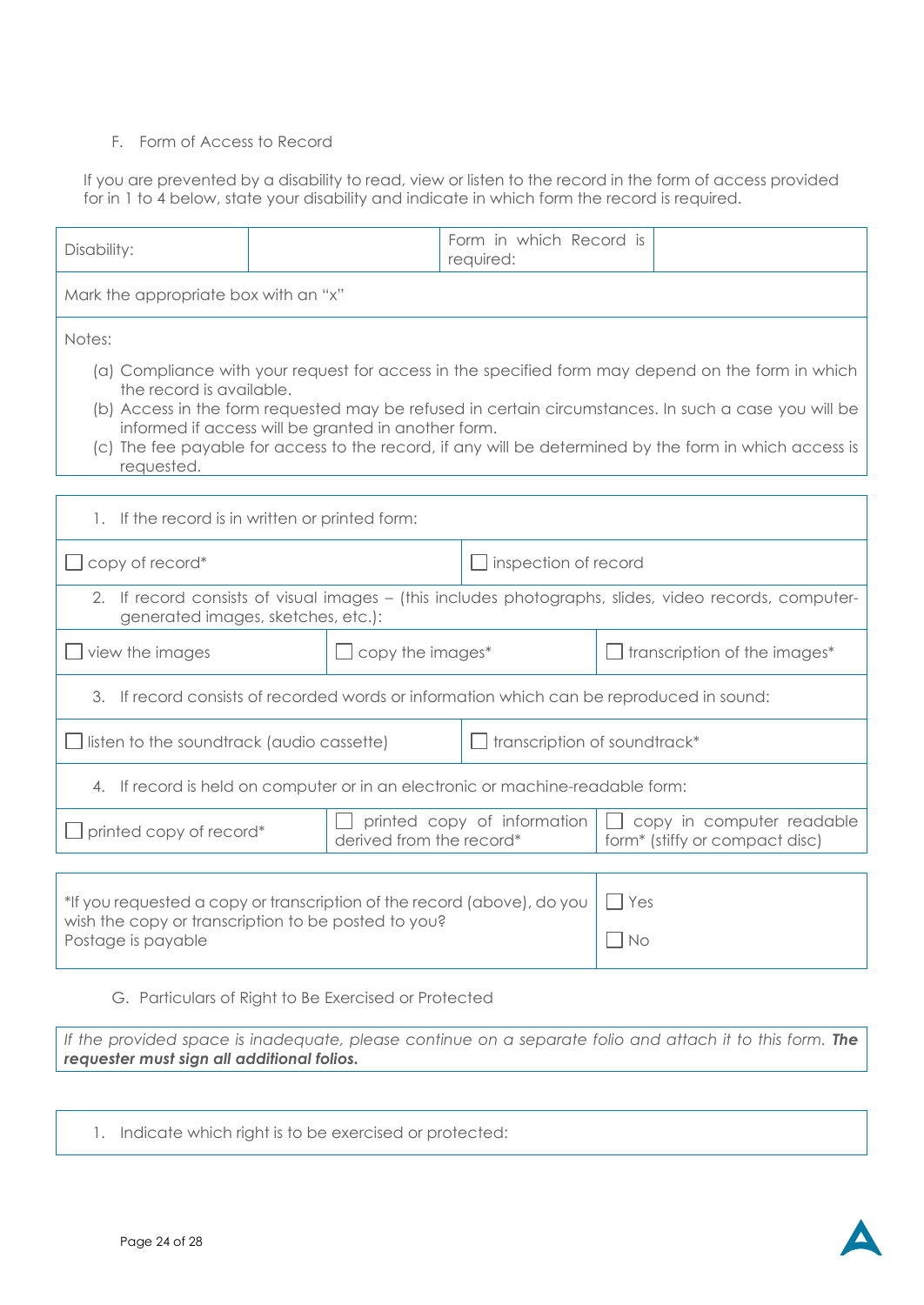|  | 2. Explain why the record requested is required for the exercise or protection of the aforementioned<br>right: |
|--|----------------------------------------------------------------------------------------------------------------|
|  |                                                                                                                |
|  |                                                                                                                |
|  |                                                                                                                |

H. Notice of Decision Regarding Request for Access

*You will be notified in writing whether your request has been approved/denied. If you wish to be informed*  in another manner, please specify the manner and provide the necessary particulars to enable *compliance with your request.*

| How would you prefer to be informed of the decision regarding your request for access to the record? |
|------------------------------------------------------------------------------------------------------|
|                                                                                                      |
|                                                                                                      |
|                                                                                                      |
|                                                                                                      |

| Signed | <i>consert pl</i><br>، د — ۲۰۱۲ ت | this day | $\sim$<br>uu | UI | mann | /ear |  |
|--------|-----------------------------------|----------|--------------|----|------|------|--|
|        |                                   |          |              |    |      |      |  |

Signature of Requester / Person on whose behalf Request is made

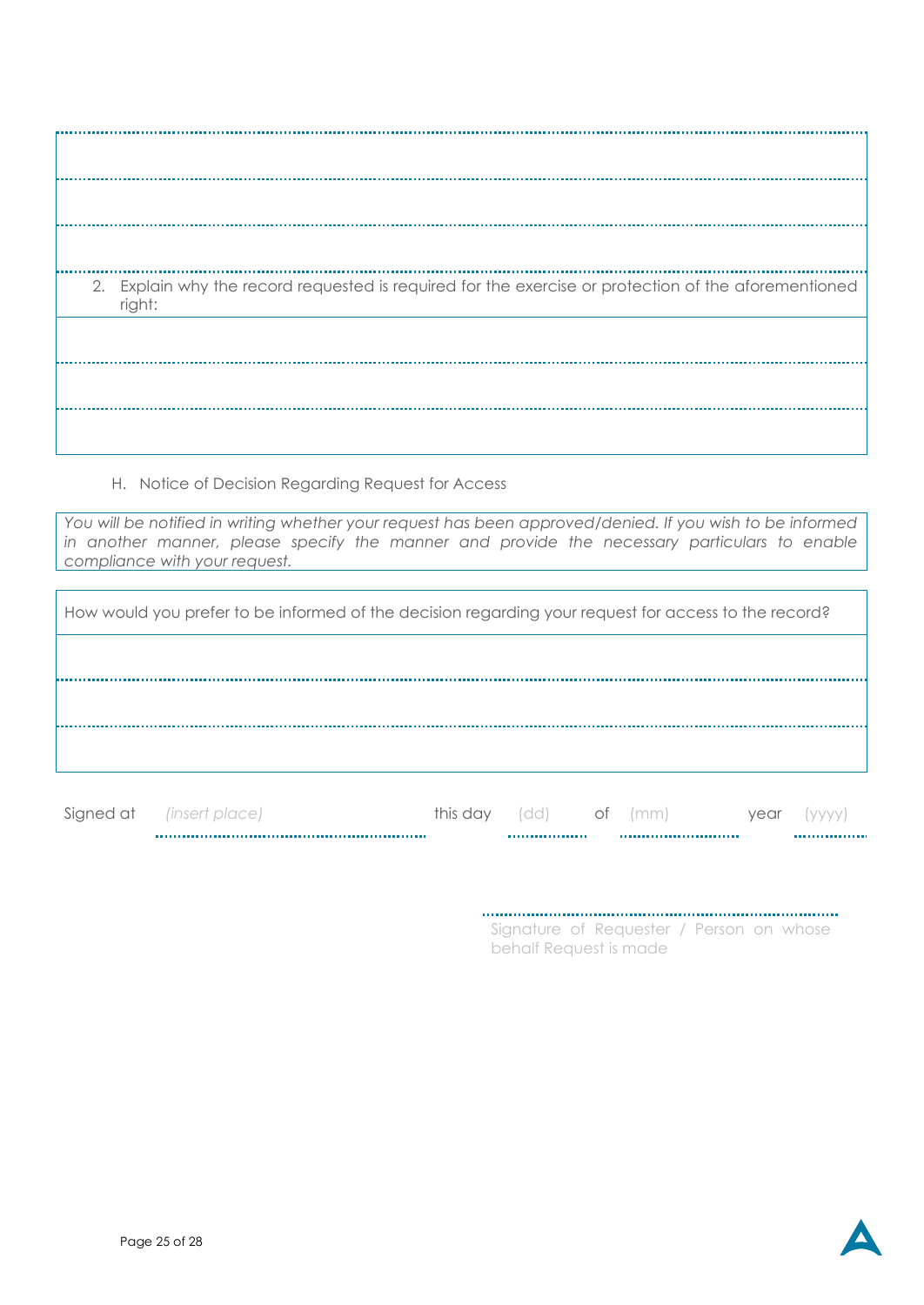APPENDIX 2: Objection to the Processing of Personal Information in terms of Section 11(3) of the Protection of Personal Information Act, 2013 (Regulations Relating to the Protection of Personal Information, 2018)

#### **Note:**

- 1. Affidavits or other documentary evidence as applicable in support of the objection may be attached.
- 2. If the space provided in this Form is inadequate, submit information as an Annexure to this Form and sign each page
- 3. Complete as applicable.

| A                                                       | <b>DETAILS OF DATA SUBJECT</b>                                                                                             |
|---------------------------------------------------------|----------------------------------------------------------------------------------------------------------------------------|
| Name(s) and surname/registered name<br>of data subject: |                                                                                                                            |
| Unique Identifier/ Identity Number                      |                                                                                                                            |
| Residential, postal or business address:                |                                                                                                                            |
| Contact number(s):                                      |                                                                                                                            |
| Fax number / E-mail address:                            |                                                                                                                            |
| B                                                       | <b>DETAILS OF RESPONSIBLE PARTY</b>                                                                                        |
| Name(s) and surname/registered name<br>of data subject: |                                                                                                                            |
| Residential, postal or business address:                |                                                                                                                            |
| Contact number(s):                                      |                                                                                                                            |
| Fax number / E-mail address:                            |                                                                                                                            |
| $\mathsf{C}$                                            | <b>REASONS FOR OBJECTION IN TERMS OF SECTION</b><br>11(1)(d) to (f) (Please provide detailed reasons for<br>the objection) |
|                                                         |                                                                                                                            |

|           |                |      |     |    |    |      | . |
|-----------|----------------|------|-----|----|----|------|---|
| Signed at | (insert place) | this | 'dd | Οİ | mm | year |   |

Signature of Requester / Person on whose behalf Request is made

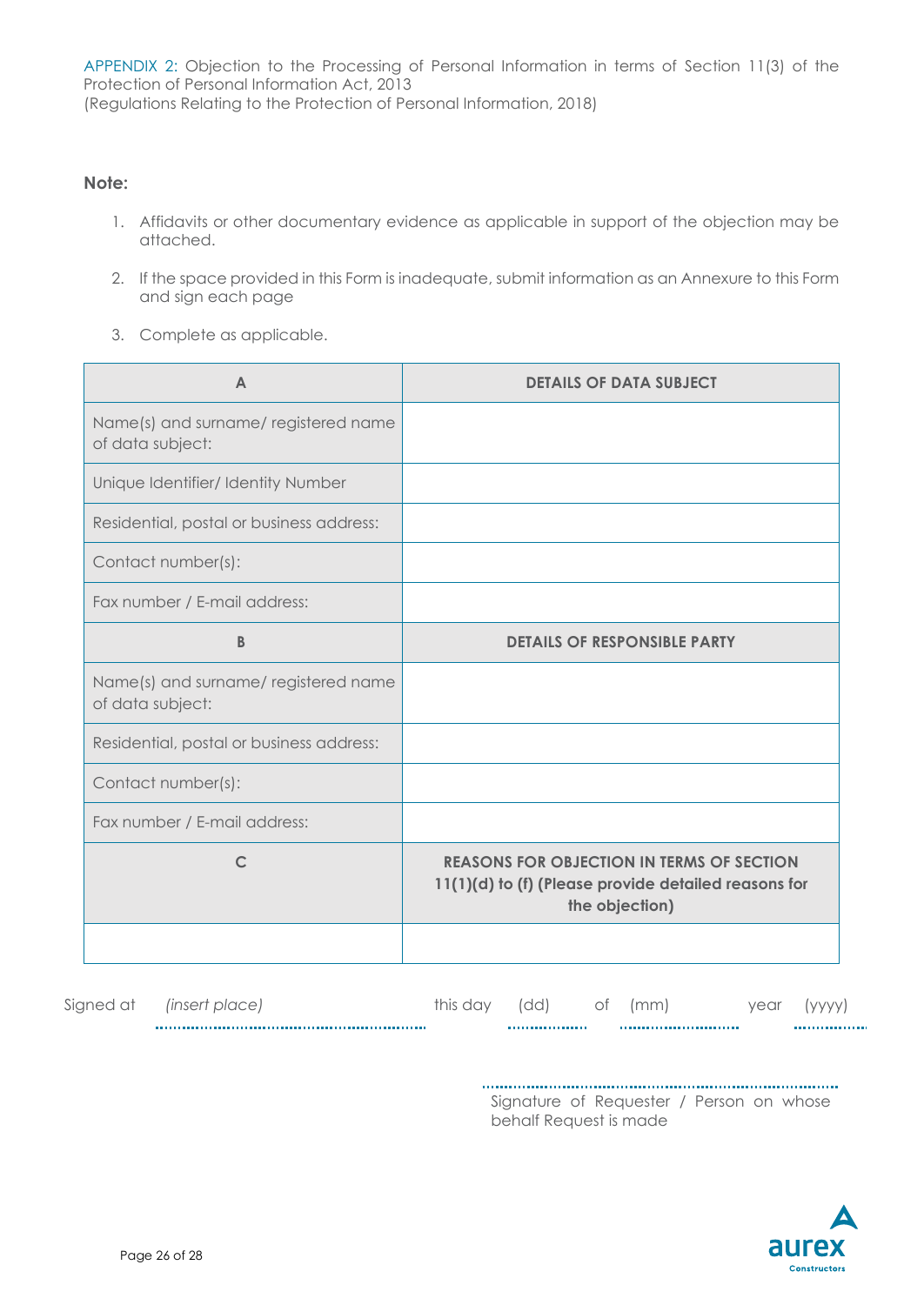APPENDIX 3: Request for Correction or Deletion of Personal Information or Destroying or Deletion of Record of Personal Information in terms of Section 24(1) of the Protection of Personal Information Act, 2013

(Regulations Relating to the Protection of Personal Information, 2018) [Regulation 3]

#### **Note:**

- 1. Affidavits or other documentary evidence as applicable in support of the objection may be attached.
- 2. If the space provided in this Form is inadequate, submit information as an Annexure to this Form and sign each page
- 3. Complete as applicable.

Mark the appropriate box with an "x"

Request for:

Correction or deletion of the personal information about the data subject which is in possession or under the control of the responsible party

Destroying or deletion of a record of personal information about the data subject which is in possession or under the control of the responsible party and who is no longer authorised to retain the record of information

| $\triangle$                                             | <b>Details of Data Subject</b>                                                                       |
|---------------------------------------------------------|------------------------------------------------------------------------------------------------------|
| Name(s) and surname/registered name of<br>data subject: |                                                                                                      |
| Unique Identifier/ Identity Number                      |                                                                                                      |
| Residential, postal or business address:                |                                                                                                      |
| Contact number(s):                                      |                                                                                                      |
| Fax number / E-mail address:                            |                                                                                                      |
| B                                                       | <b>DETAILS OF RESPONSIBLE PARTY</b>                                                                  |
| Name(s) and surname/registered name of<br>data subject: |                                                                                                      |
| Residential, postal or business address:                |                                                                                                      |
| Contact number(s):                                      |                                                                                                      |
| Fax number / E-mail address:                            |                                                                                                      |
| $\mathsf{C}$                                            | <b>Reasons for Objection in Terms of Section</b><br>11(1)(D) to (F) (Please Provide Detailed Reasons |